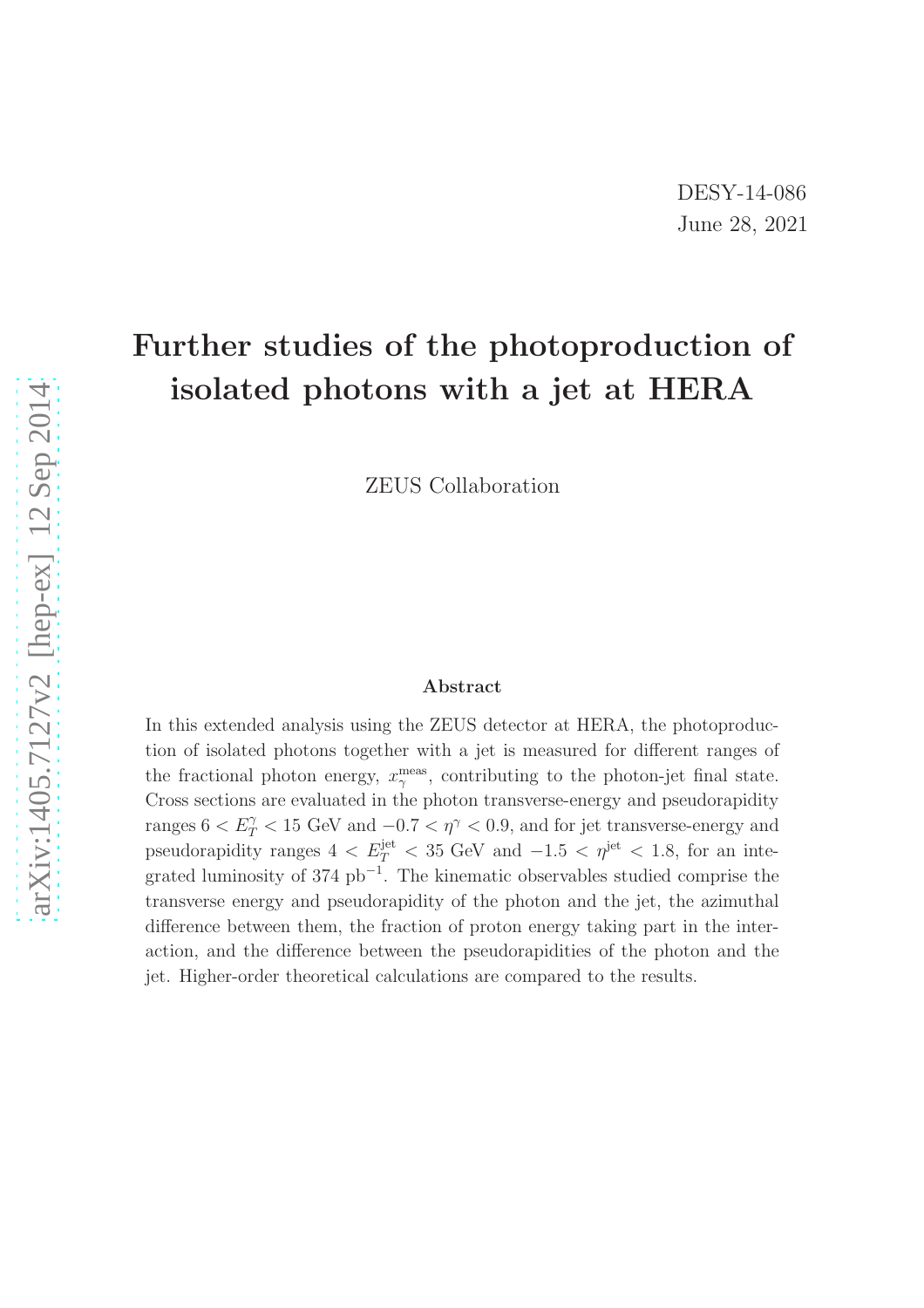#### The ZEUS Collaboration

H. Abramowicz<sup>27,*u*</sup>, I. Abt<sup>21</sup>, L. Adamczyk<sup>8</sup>, M. Adamus<sup>34</sup>, R. Aggarwal<sup>4,*a*</sup>, S. Antonelli<sup>2</sup>, O. Arslan<sup>3</sup>, V. Aushev<sup>16,17,o</sup>, Y. Aushev<sup>17,o,p</sup>, O. Bachynska<sup>10</sup>, A.N. Barakbaev<sup>15</sup>, N. Bartosik<sup>10</sup>, O. Behnke<sup>10</sup>, J. Behr<sup>10</sup>, U. Behrens<sup>10</sup>, A. Bertolin<sup>23</sup>, S. Bhadra<sup>36</sup>, I. Bloch<sup>11</sup>, V. Bokhonov<sup>16,</sup><sup>o</sup>, E.G. Boos<sup>15</sup>, K. Borras<sup>10</sup>, I. Brock<sup>3</sup>, R. Brugnera<sup>24</sup>, A. Bruni<sup>1</sup>, B. Brzozowska<sup>33</sup>, P.J. Bussey<sup>12</sup>, A. Caldwell<sup>21</sup>, M. Capua<sup>5</sup>, C.D. Catterall<sup>36</sup>, J. Chwastowski<sup>7,d</sup>, J. Ciborowski<sup>33,x</sup>, R. Ciesielski<sup>10,f</sup>, A.M. Cooper-Sarkar<sup>22</sup>, M. Corradi<sup>1</sup>, F. Corriveau<sup>18</sup>, G. D'Agostini<sup>26</sup>, R.K. Dementiev<sup>20</sup>, R.C.E. Devenish<sup>22</sup>, G. Dolinska<sup>10</sup>, V. Drugakov<sup>11</sup>, S. Dusini<sup>23</sup>, J. Ferrando<sup>12</sup>, J. Figiel<sup>7</sup>, B. Foster<sup>13,*l*</sup>, G. Gach<sup>8</sup>, A. Garfagnini<sup>24</sup>, A. Geiser<sup>10</sup>, A. Gizhko<sup>10</sup>, L.K. Gladilin<sup>20</sup>, O. Gogota<sup>17</sup>, Yu.A. Golubkov<sup>20</sup>, J. Grebenyuk<sup>10</sup>, I. Gregor<sup>10</sup>, G. Grzelak<sup>33</sup>, O. Gueta<sup>27</sup>, M. Guzik<sup>8</sup>, W. Hain<sup>10</sup>, G. Hartner<sup>36</sup>, D. Hochman<sup>35</sup>, R. Hori<sup>14</sup>, Z.A. Ibrahim<sup>6</sup>, Y. Iga<sup>25</sup>, M. Ishitsuka<sup>28</sup>, A. Iudin<sup>17,p</sup>, F. Januschek<sup>10</sup>, I. Kadenko<sup>17</sup>, S. Kananov<sup>27</sup>, T. Kanno<sup>28</sup>, U. Karshon<sup>35</sup>, M. Kaur<sup>4</sup>, P. Kaur<sup>4,a</sup>, L.A. Khein<sup>20</sup>, D. Kisielewska<sup>8</sup>, R. Klanner<sup>13</sup>, U. Klein<sup>10,g</sup>, N. Kondrashova<sup>17,q</sup>, O. Kononenko<sup>17</sup>, Ie. Korol<sup>10</sup>, I.A. Korzhavina<sup>20</sup>, A. Kotański<sup>9</sup>, U. Kötz<sup>10</sup>, N. Kovalchuk<sup>17,r</sup>, H. Kowalski<sup>10</sup>, O. Kuprash<sup>10</sup>, M. Kuze<sup>28</sup>, B.B. Levchenko<sup>20</sup>, A. Levy<sup>27</sup>, V. Libov<sup>10</sup>, S. Limentani<sup>24</sup>, M. Lisovyi<sup>10</sup>, E. Lobodzinska<sup>10</sup>, W. Lohmann<sup>11</sup>, B. Löhr<sup>10</sup>, E. Lohrmann<sup>13</sup>, A. Longhin<sup>23,t</sup>, D. Lontkovskyi<sup>10</sup>, O.Yu. Lukina<sup>20</sup>, J. Maeda<sup>28,*v*</sup>, I. Makarenko<sup>10</sup>, J. Malka<sup>10</sup>, J.F. Martin<sup>31</sup>, S. Mergelmeyer<sup>3</sup>, F. Mohamad Idris<sup>6,*c*</sup>, K. Mujkic $^{10,h}$ , V. Myronenko $^{10,i}$ , K. Nagano $^{14}$ , A. Nigro $^{26}$ , T. Nobe $^{28}$ , D. Notz $^{10}$ , R.J. Nowak $^{33}$ , K. Olkiewicz<sup>7</sup>, Yu. Onishchuk<sup>17</sup>, E. Paul<sup>3</sup>, W. Perlański<sup>33,y</sup>, H. Perrey<sup>10</sup>, N.S. Pokrovskiy<sup>15</sup>, A.S. Proskuryakov<sup>20,aa</sup>, M. Przybycień<sup>8</sup>, A. Raval<sup>10</sup>, P. Roloff<sup>10,j</sup>, I. Rubinsky<sup>10</sup>, M. Ruspa<sup>30</sup>, V. Samojlov<sup>15</sup>, D.H. Saxon<sup>12</sup>, M. Schioppa<sup>5</sup>, W.B. Schmidke<sup>21,s</sup>, U. Schneekloth<sup>10</sup>, T. Schörner-Sadenius<sup>10</sup>, J. Schwartz<sup>18</sup>, L.M. Shcheglova<sup>20</sup>, R. Shevchenko<sup>17,p</sup>, O. Shkola<sup>17,r</sup>, I. Singh<sup>4,b</sup>, I.O. Skillicorn<sup>12</sup>, W. Słomiński<sup>9,e</sup>, V. Sola<sup>13</sup>, A. Solano<sup>29</sup>, A. Spiridonov<sup>10,k</sup>, L. Stanco<sup>23</sup>, N. Stefaniuk<sup>10</sup>, A. Stern<sup>27</sup>, T.P. Stewart<sup>31</sup>, P. Stopa<sup>7</sup>, J. Sztuk-Dambietz<sup>13</sup>, D. Szuba<sup>13</sup>, J. Szuba<sup>10</sup>, E. Tassi<sup>5</sup>, T. Temiraliev<sup>15</sup>, K. Tokushuku<sup>14,m</sup>, J. Tomaszewska<sup>33,z</sup>, A. Trofymov<sup>17,r</sup>, V. Trusov<sup>17</sup>, T. Tsurugai<sup>19</sup>, M. Turcato<sup>13</sup>, O. Turkot<sup>10,*i*</sup>, T. Tymieniecka<sup>34</sup>, A. Verbytskyi<sup>21</sup>, O. Viazlo<sup>17</sup>, R. Walczak<sup>22</sup>, W.A.T. Wan Abdullah<sup>6</sup>, K. Wichmann<sup>10,*i*</sup>, M. Wing<sup>32,*w*</sup>, G. Wolf<sup>10</sup>, S. Yamada<sup>14</sup>, Y. Yamazaki<sup>14,*n*</sup>, N. Zakharchuk<sup>17,r</sup>, A.F. Żarnecki<sup>33</sup>, L. Zawiejski<sup>7</sup>, O. Zenaiev<sup>10</sup>, B.O. Zhautykov<sup>15</sup>, N. Zhmak<sup>16,0</sup>, D.S. Zotkin<sup>20</sup>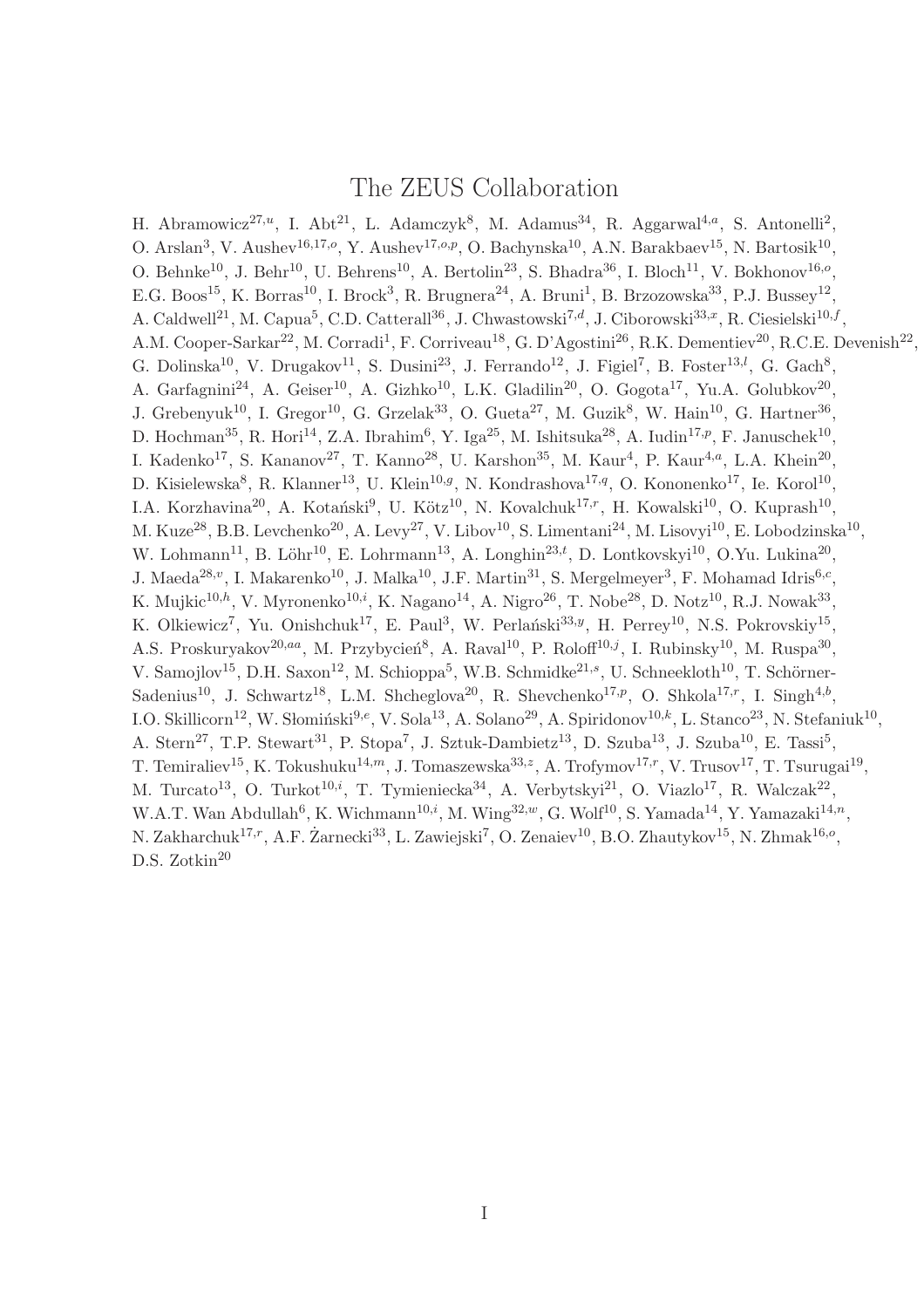- 1 INFN Bologna, Bologna, Italy <sup>A</sup>
- <sup>2</sup> University and INFN Bologna, Bologna, Italy <sup>A</sup>
- $3$  Physikalisches Institut der Universität Bonn, Bonn, Germany B
- <sup>4</sup> Panjab University, Department of Physics, Chandigarh, India
- <sup>5</sup> Calabria University, Physics Department and INFN, Cosenza, Italy  $^{A}$
- <sup>6</sup> National Centre for Particle Physics, Universiti Malaya, 50603 Kuala Lumpur, Malaysia <sup>C</sup>
- <sup>7</sup> The Henryk Niewodniczanski Institute of Nuclear Physics, Polish Academy of Sciences, Krakow, Poland <sup>D</sup>
- <sup>8</sup> AGH-University of Science and Technology, Faculty of Physics and Applied Computer Science, Krakow, Poland <sup>D</sup>
- 9 Department of Physics, Jagellonian University, Cracow, Poland
- <sup>10</sup> Deutsches Elektronen-Synchrotron DESY, Hamburg, Germany
- <sup>11</sup> Deutsches Elektronen-Synchrotron DESY, Zeuthen, Germany
- <sup>12</sup> School of Physics and Astronomy, University of Glasgow, Glasgow, United Kingdom <sup>E</sup>
- $\frac{13}{13}$  Hamburg University, Institute of Experimental Physics, Hamburg, Germany F
- <sup>14</sup> Institute of Particle and Nuclear Studies, KEK, Tsukuba, Japan<sup>G</sup>
- <sup>15</sup> Institute of Physics and Technology of Ministry of Education and Science of Kazakhstan, Almaty, Kazakhstan
- <sup>16</sup> Institute for Nuclear Research, National Academy of Sciences, Kyiv, Ukraine
- <sup>17</sup> Department of Nuclear Physics, National Taras Shevchenko University of Kyiv, Kyiv, Ukraine
- <sup>18</sup> Department of Physics, McGill University, Montréal, Québec, Canada H3A 2T8 <sup>H</sup>
- <sup>19</sup> Meiji Gakuin University, Faculty of General Education, Yokohama, Japan  $G$
- <sup>20</sup> Lomonosov Moscow State University, Skobeltsyn Institute of Nuclear Physics, Moscow, Russia<sup>1</sup>
- $21$  Max-Planck-Institut für Physik, München, Germany
- <sup>22</sup> Department of Physics, University of Oxford, Oxford, United Kingdom  $E$
- <sup>23</sup> INFN Padova, Padova, Italy <sup>A</sup>
- <sup>24</sup> Dipartimento di Fisica e Astronomia dell' Università and INFN, Padova, Italy <sup>A</sup>
- <sup>25</sup> Polytechnic University, Tokyo, Japan <sup>G</sup>
- <sup>26</sup> Dipartimento di Fisica, Università 'La Sapienza' and INFN, Rome, Italy <sup>A</sup>
- <sup>27</sup> Raymond and Beverly Sackler Faculty of Exact Sciences, School of Physics, Tel Aviv University, Tel Aviv, Israel <sup>J</sup>
- <sup>28</sup> Department of Physics, Tokyo Institute of Technology, Tokyo, Japan <sup>G</sup>
- <sup>29</sup> Università di Torino and INFN, Torino, Italy <sup>A</sup>
- $30$  Università del Piemonte Orientale, Novara, and INFN, Torino, Italy <sup>A</sup>
- <sup>31</sup> Department of Physics, University of Toronto, Toronto, Ontario, Canada M5S  $1A\gamma H$
- <sup>32</sup> Physics and Astronomy Department, University College London, London, United  $Kingdom E$
- <sup>33</sup> Faculty of Physics, University of Warsaw, Warsaw, Poland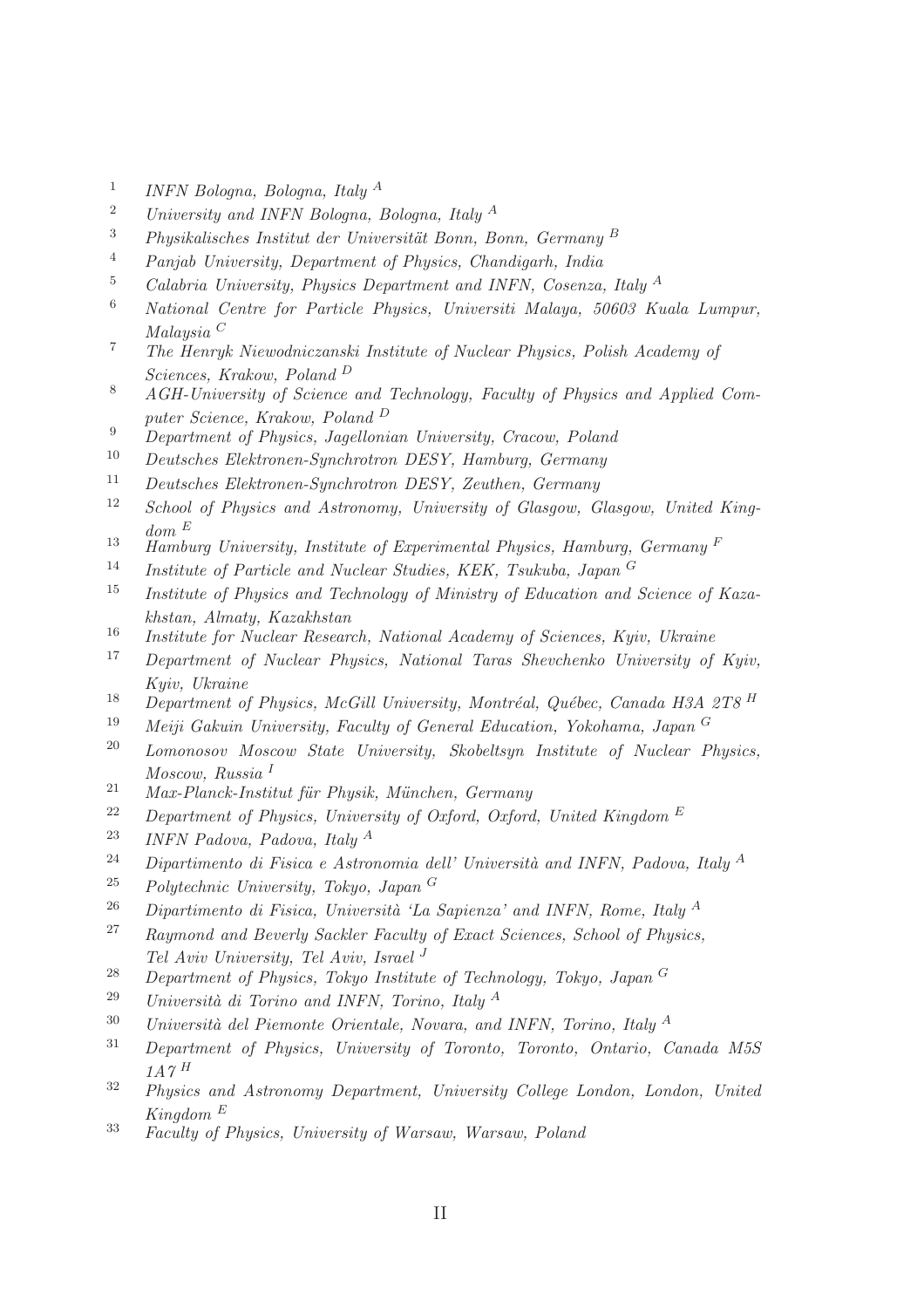- <sup>34</sup> National Centre for Nuclear Research, Warsaw, Poland
- <sup>35</sup> Department of Particle Physics and Astrophysics, Weizmann Institute, Rehovot, Israel
- $\frac{36}{36}$  Department of Physics, York University, Ontario, Canada M3J 1P3 <sup>H</sup>

- <sup>A</sup> supported by the Italian National Institute for Nuclear Physics (INFN)
- $B$  supported by the German Federal Ministry for Education and Research (BMBF). under contract No. 05 H09PDF
- $C$  supported by HIR grant UM.C/625/1/HIR/149 and UMRG grants RU006-2013, RP012A-13AFR and RP012B-13AFR from Universiti Malaya, and ERGS grant ER004-2012A from the Ministry of Education, Malaysia
- $D$  supported by the National Science Centre under contract No. DEC-2012/06/M/ST2/00428
- $\boldsymbol{^E}\;$  supported by the Science and Technology Facilities Council, UK
- $F$  supported by the German Federal Ministry for Education and Research (BMBF), under contract No. 05h09GUF, and the SFB 676 of the Deutsche Forschungsgemeinschaft (DFG)
- $G$  supported by the Japanese Ministry of Education, Culture, Sports, Science and Technology (MEXT) and its grants for Scientific Research
- $H$  supported by the Natural Sciences and Engineering Research Council of Canada (NSERC)
- I supported by RF Presidential grant N 3042.2014.2 for the Leading Scientific Schools and by the Russian Ministry of Education and Science through its grant for Scientific Research on High Energy Physics
- $J$  supported by the Israel Science Foundation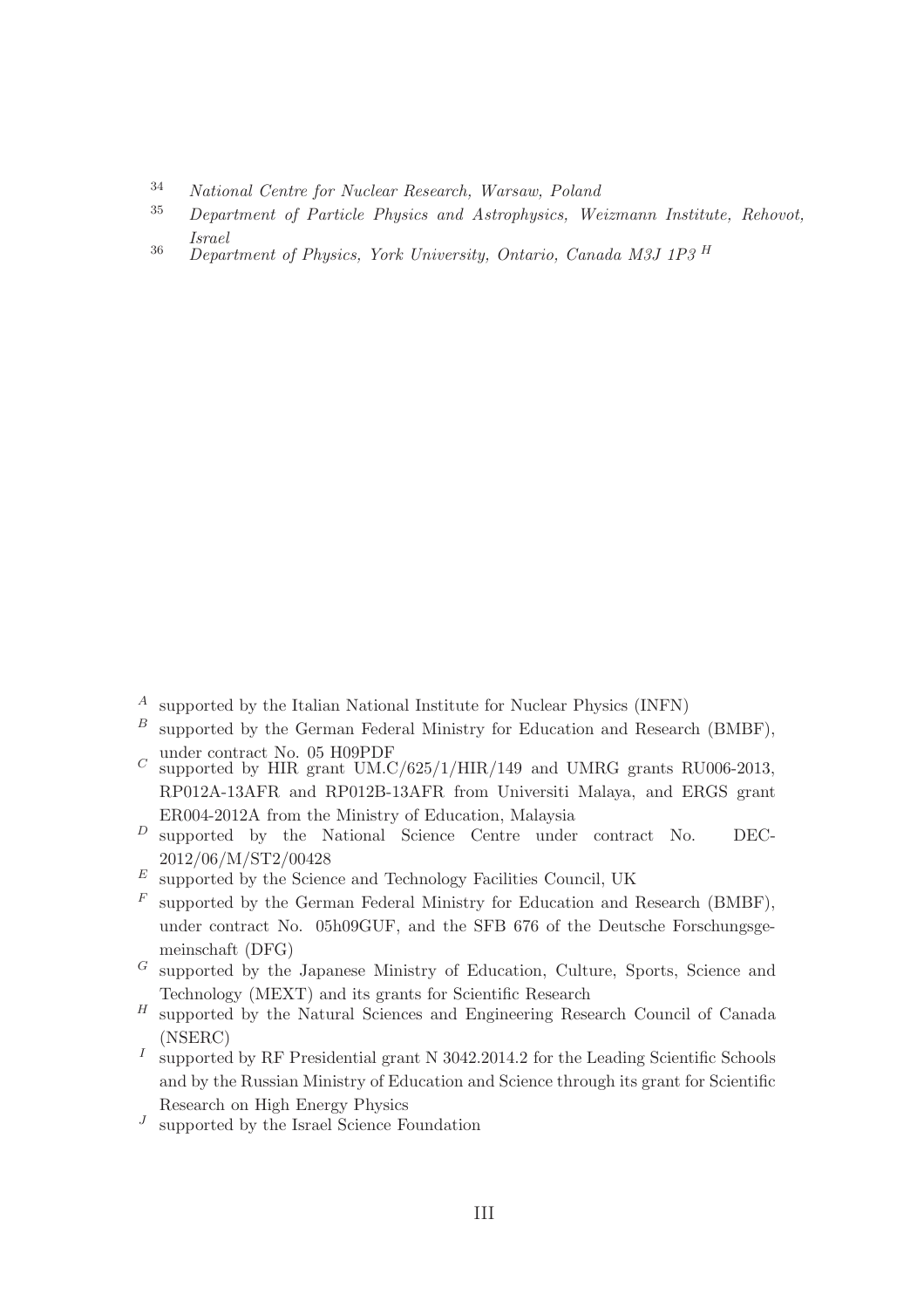- $a$  also funded by Max Planck Institute for Physics, Munich, Germany
- $b<sup>b</sup>$  also funded by Max Planck Institute for Physics, Munich, Germany, now at Sri Guru Granth Sahib World University, Fatehgarh Sahib
- <sup>c</sup> also at Agensi Nuklear Malaysia, 43000 Kajang, Bangi, Malaysia
- $d$  also at Cracow University of Technology, Faculty of Physics, Mathematics and Applied Computer Science, Poland
- <sup>e</sup> partially supported by the Polish National Science Centre projects DEC-2011/01/B/ST2/03643 and DEC-2011/03/B/ST2/00220
- $f$  now at Rockefeller University, New York, NY 10065, USA
- $\frac{g}{g}$  now at University of Liverpool, United Kingdom
- $h$  also affiliated with University College London, UK
- i supported by the Alexander von Humboldt Foundation
- $j$  now at CERN, Geneva, Switzerland
- $k$  also at Institute of Theoretical and Experimental Physics, Moscow, Russia
- $l$  Alexander von Humboldt Professor; also at DESY and University of Oxford
- $<sup>m</sup>$  also at University of Tokyo, Japan</sup>
- $n$  now at Kobe University, Japan
- o supported by DESY, Germany
- $p$  member of National Technical University of Ukraine, Kyiv Polytechnic Institute, Kyiv, Ukraine
- $q$  now at DESY ATLAS group
- <sup>r</sup> member of National University of Kyiv Mohyla Academy, Kyiv, Ukraine
- <sup>s</sup> now at BNL, USA
- $t$  now at LNF, Frascati, Italy
- $u$  also at Max Planck Institute for Physics, Munich, Germany, External Scientific
- Member <sup>v</sup> now at Tokyo Metropolitan University, Japan
- $w$  also supported by DESY
- $x$  also at Lódź University, Poland
- $y$  member of Lódź University, Poland
- $z$  now at Polish Air Force Academy in Deblin
- aa deceased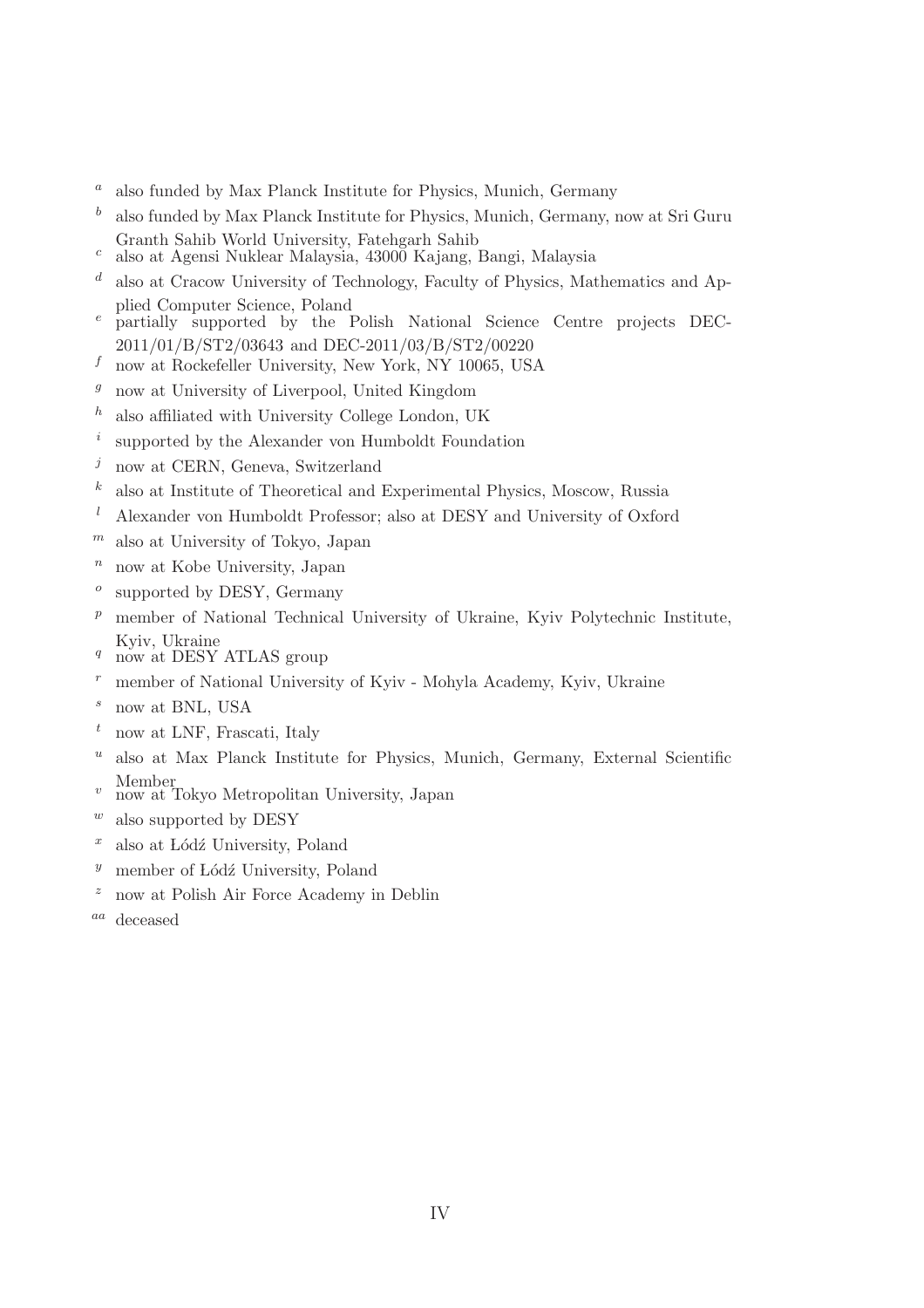#### 1 Introduction

In a recently published paper [1], the ZEUS collaboration presented cross sections for events containing an isolated high-energy photon, with and without a jet, produced in photoproduction at the HERA collider using the full HERA II data set. Such events can provide a direct probe of the underlying partonic process in high-energy collisions involving photons, since the emission of a high-energy photon is largely unaffected by parton hadronisation. In photoproduction processes in  $ep$  collisions at HERA, the exchanged virtual photon is quasi-real, with small virtuality,  $Q^2$ , conventionally required to be less than  $1 \text{ GeV}^2$ . These measurements follow earlier analyses of isolated photons in photoproduction by the ZEUS and H1 collaborations [2–7], as well as in deep inelastic scattering (DIS) [8–11]. In the analysis presented here, the most recent ZEUS photoproduction measurements are extended, using the same data as used previously.

In "direct" production processes, the entire incoming photon is absorbed by an outgoing quark from the incoming proton, while in "resolved" processes, the photon's hadronic structure provides a quark or gluon that interacts with a parton from the proton. Figure [1](#page-24-0) gives examples of the lowest-order (LO) direct and resolved diagrams for high-energy photoproduction of photons in quantum chromodynamics  $(QCD)^1$  $(QCD)^1$ . Higher-order processes also include "fragmentation processes" in which a photon is radiated within a jet, also illustrated in Fig. [1.](#page-24-0) Such processes are suppressed by requiring that the outgoing photon must be isolated.

Resolved and direct processes may be partially distinguished in events containing a high- $E_T$  photon and a jet by means of the quantity

$$
x_{\gamma}^{\text{meas}} = \frac{E^{\gamma} + E^{\text{jet}} - p_Z^{\gamma} - p_Z^{\text{jet}}}{E^{\text{all}} - p_Z^{\text{all}}},\tag{1}
$$

which measures the fraction of the incoming photon energy that is given to the photon and the jet. The quantities  $E^{\gamma}$  and  $E^{jet}$  denote the energies of the photon and the jet, respectively,  $p_Z$  denotes the corresponding longitudinal momenta<sup>[2](#page-5-1)</sup>, and the suffix "all" refers to all the measured final-state particles of an event. At LO,  $x_{\gamma}^{\text{meas}} = 1$  for direct events, while any value in the range (0,1) may be taken for resolved events. At higher

<span id="page-5-0"></span><sup>&</sup>lt;sup>1</sup> Photons that are radiated in the hard scattering process, rather than resulting from meson decay, are commonly called "prompt". An alternative nomenclature is to refer to such photons as "direct"; thus Figs. [1\(](#page-24-0)a) and [1\(](#page-24-0)b) would be called "direct-direct" and "resolved-direct" diagrams, respectively.

<span id="page-5-1"></span><sup>2</sup> The ZEUS coordinate system is a right-handed Cartesian system, with the Z axis pointing in the nominal proton beam direction, referred to as the "forward direction", and the X axis pointing towards the centre of HERA. The coordinate origin is at the centre of the central tracking detector. The pseudorapidity is defined as  $\eta = -\ln(\tan\frac{\theta}{2})$ , where the polar angle,  $\theta$ , is measured with respect to the Z axis.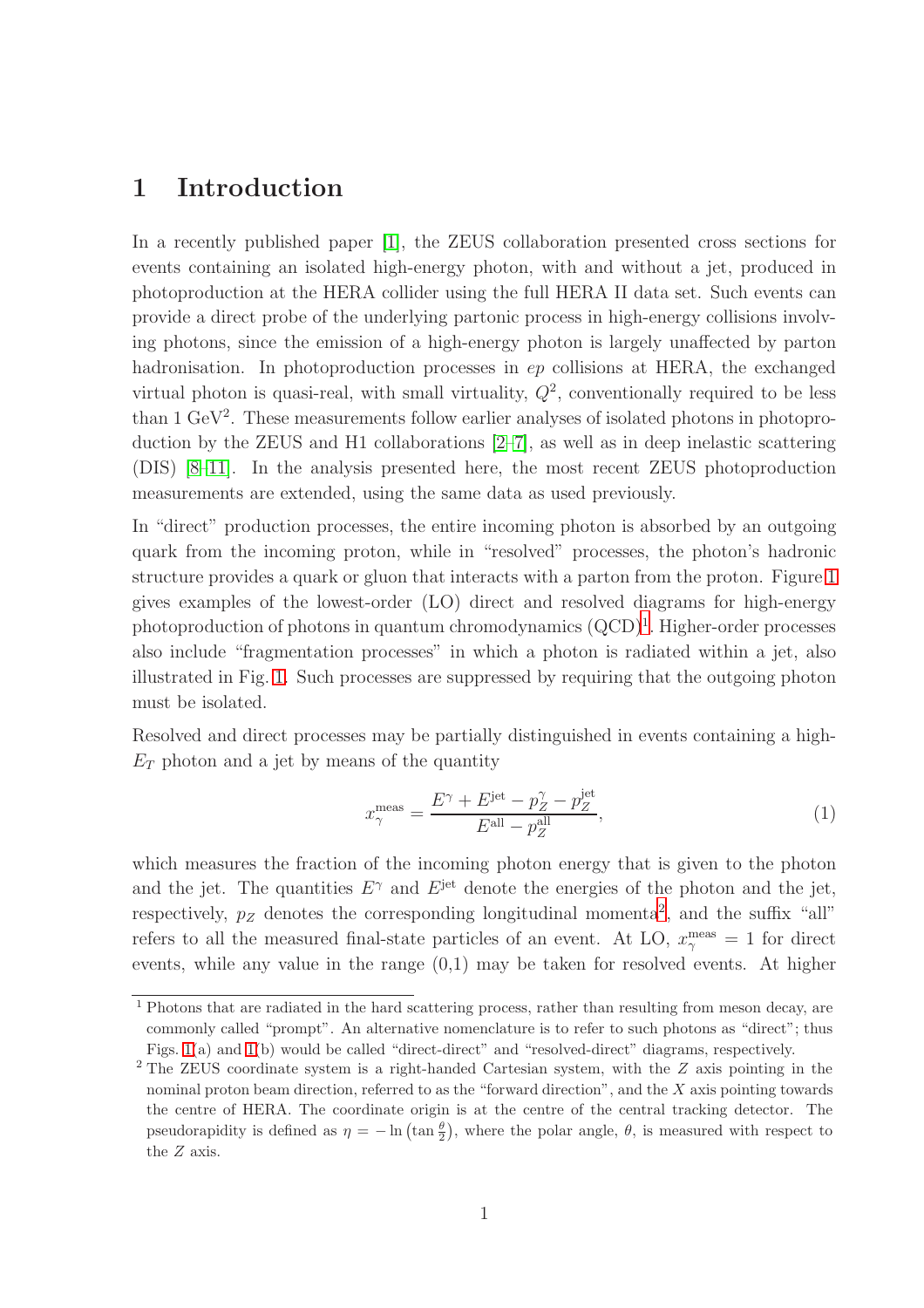order, the first statement no longer precisely holds, but the presence of direct processes generates a prominent peak in the cross section at high  $x_{\gamma}^{\text{meas}}$ . Here, measurements in a direct-dominated region are presented by selecting events with  $x_{\gamma}^{\text{meas}} > 0.8$ , and in a resolved-dominated region by selecting events with  $x_{\gamma}^{\text{meas}} < 0.8$ . This enables the behaviour of the photoproduction process to be explored in more detail.

Several kinematic quantities are also measured beyond those presented previously. The quantity

$$
x_p^{\text{obs}} = (E_T^{\gamma} \exp \eta^{\gamma} + E_T^{\text{jet}} \exp \eta^{\text{jet}})/2E_p
$$

estimates the fraction of proton energy taken by the parton that interacts with the photon; its distribution is sensitive to the proton's partonic structure. Here,  $E_T$  denotes transverse energy,  $\eta$  denotes pseudorapidity, and  $E_p$  is the energy of the proton beam. The difference in pseudorapidities,  $\eta^{\gamma} - \eta^{\text{jet}}$ , is sensitive to the dynamical details of the hard scattering process, in particular to the spin of the exchanged quantum [12]. The quantity  $\Delta \phi$ , defined as the absolute difference between the azimuths of the photon and the high- $E_T$ jet, is sensitive to the presence of higher-order gluon radiation in the event, especially relative to the outgoing quark, which can generate non-collinearity between the photon and the leading jet. All three of these quantities are insensitive to Lorentz boosts along the Z axis.

Predictions from QCD-based models are compared to the measurements. The cross sections for isolated-photon production in photoproduction have been calculated to next-toleading order (NLO) by Fontannaz, Guillet and Heinrich (FGH) [13–15]. Calculations based on the  $k_T$ -factorisation approach have been made by Lipatov, Malyshev and Zotov (LMZ) [16–19].

#### 2 Experimental set-up

The measurements are based on a data sample corresponding to an integrated luminosity of  $374 \pm 7$  pb<sup>-1</sup>, taken during the years 2004 to 2007 with the ZEUS detector at HERA. During this period, HERA ran with an electron or positron beam energy of 27.5 GeV and a proton beam energy of  $E_p = 920 \text{ GeV}$ . The sample is a sum of  $e^+p$  and  $e^-p$  data<sup>[3](#page-6-0)</sup>.

A detailed description of the ZEUS detector can be found elsewhere [20]. Charged particles were measured in the central tracking detector (CTD) [21] and a silicon micro vertex detector (MVD) [22] which operated in a magnetic field of 1.43 T provided by a thin superconducting solenoid. The high-resolution uranium–scintillator calorimeter (CAL) [23] consisted of three parts: the forward (FCAL), the barrel (BCAL) and the rear (RCAL)

<span id="page-6-0"></span><sup>3</sup> Hereafter "electron" refers to both electrons and positrons unless otherwise stated.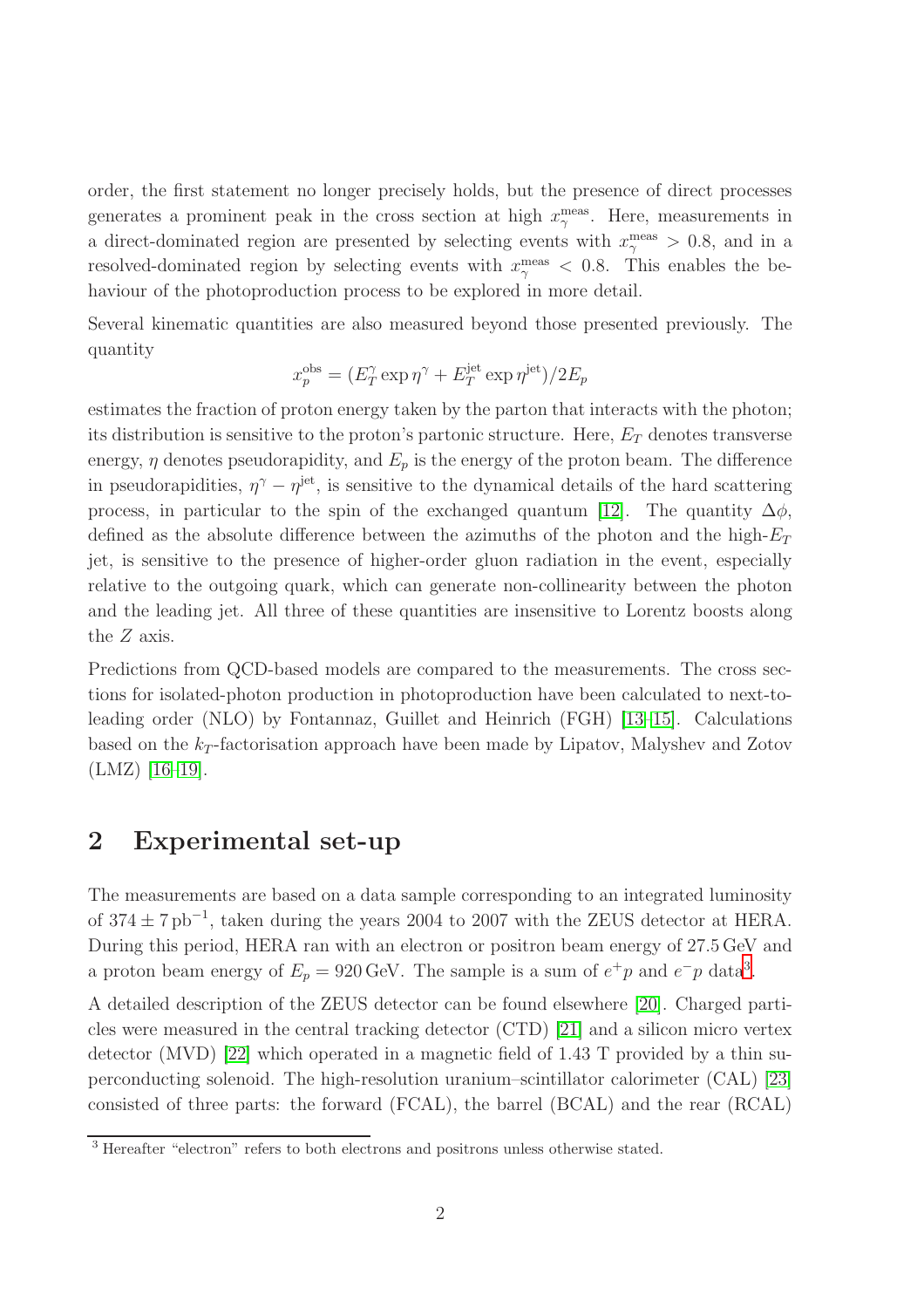calorimeters. The BCAL covered the pseudorapidity range −0.74 to 1.01 as seen from the nominal interaction point, and the FCAL and RCAL extended the coverage to the range −3.5 to 4.0. Each part of the CAL was subdivided into elements referred to as cells. The barrel electromagnetic calorimeter (BEMC) cells had a pointing geometry aimed at the nominal interaction point, with a cross section approximately  $5 \times 20 \text{ cm}^2$ , with the finer granularity in the Z direction and the coarser in the  $(X, Y)$  plane. This fine granularity allows the use of shower-shape distributions to distinguish isolated photons from the products of neutral meson decays such as  $\pi^0 \to \gamma \gamma$ . The CAL energy resolution, as measured under test-beam conditions, was  $\sigma(E)/E = 0.18/\sqrt{E}$  for electrons and  $0.35/\sqrt{E}$ for hadrons, where  $E$  is in GeV.

The luminosity was measured [24] using the Bethe–Heitler reaction  $ep \rightarrow e\gamma p$  by a luminosity detector which consisted of two independent systems: a lead–scintillator calorimeter [25] and a magnetic spectrometer [26].

#### 3 Theoretical models

Two theoretical models are considered. In the approach of FGH [13,14], the LO and NLO diagrams and the box-diagram term are calculated explicitly. Fragmentation processes are calculated in terms of a fragmentation function in which a quark or gluon gives rise to a photon; an experimentally determined non-perturbative parameterisation is used as input to the theoretical calculation [27]. Fragmentation and box terms each contribute about 10% to the total cross section. The CTEQ6 [28] and AFG04 [29] parton densities are used for the proton and photon, respectively. Theoretical uncertainties arise due to the choice of renormalisation, factorisation and fragmentation scales. They were estimated, using a more conservative approach [15] than in the original published paper [13], by varying the renormalisation scale by factors of 0.5 and 2.0, since this gave the largest effect on the cross sections.

The  $k_T$ -factorisation method used by LMZ [16–18] makes use of unintegrated parton densities in the proton, using the KMR formalism [30] based on the MSTW08 proton parton densities [31]. In addition to the hard QCD subprocess, the model incorporates a parton evolution cascade, one jet from which can be taken as the leading jet in the analysis. Fragmentation terms and the quark content of the resolved photon are not included, but the box diagram is included together with  $2 \rightarrow 3$  subprocesses to represent the LO direct and resolved photon contributions. The calculation used in the previous ZEUS analysis [1] has been augmented by a term that takes account of the gluon content of the resolved photon, and further technical changes have been implemented [19]. Uncertainties associated with the hard scale were provided by the authors. There is a further overall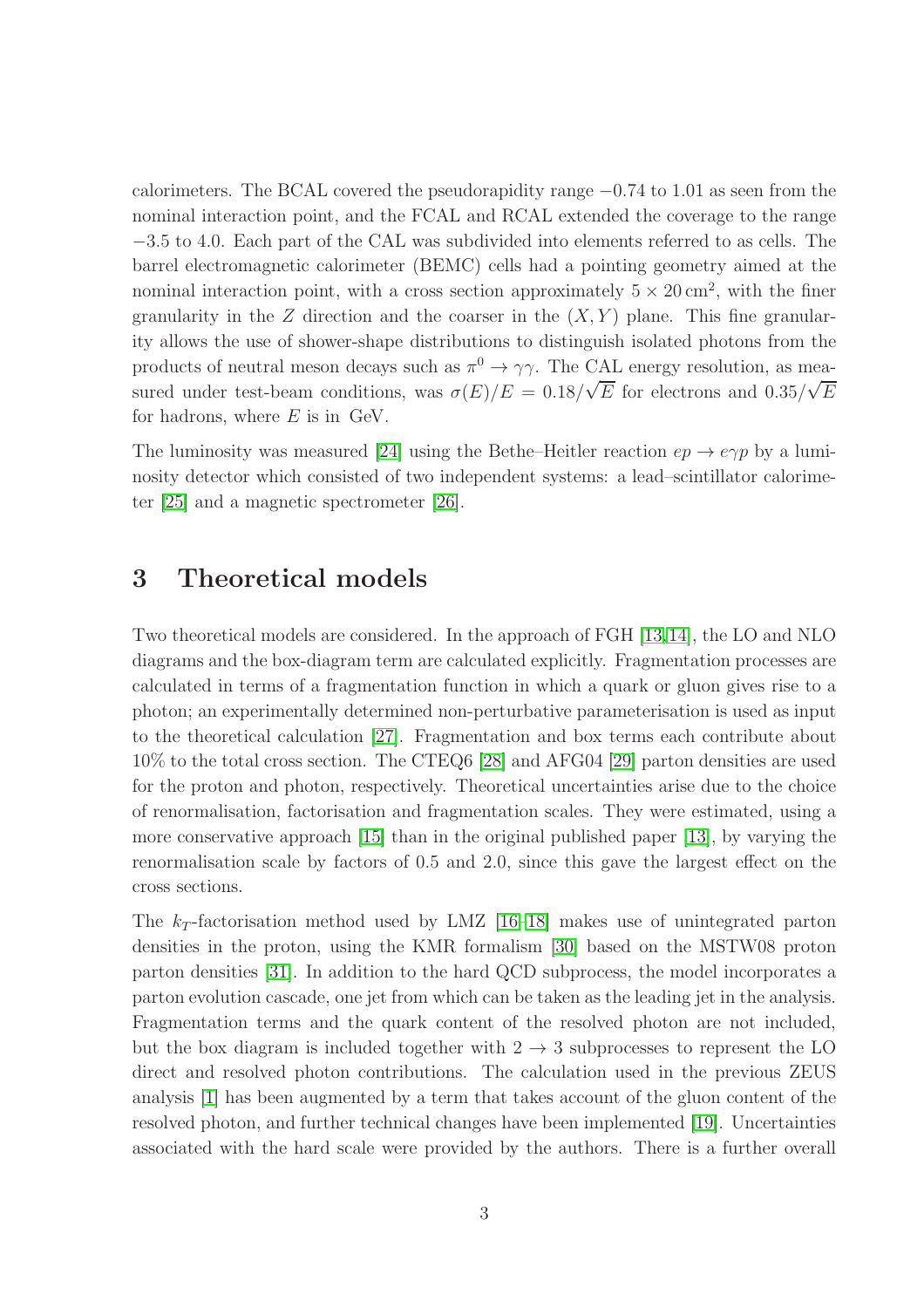statistical uncertainty on the set of results for each variable, of the order of 10% for the results presented here.

All results are presented at the hadron level; to make use of the theoretical predictions, cuts equivalent to the experimental kinematic selections including the photon isolation (see Section [5\)](#page-9-0) were applied at the parton level. Hadronisation corrections were then evaluated (Section [4\)](#page-8-0) and applied to the theoretical calculations to enable a comparison to the experimental data.

### <span id="page-8-0"></span>4 Monte Carlo event simulation

Monte Carlo (MC) event samples were employed to evaluate the detector acceptance and event-reconstruction efficiency, and to provide signal and background distributions. The program Pythia 6.416 [32] was used to generate the direct and resolved prompt-photon processes at LO, and also  $2 \rightarrow 2$  parton-parton scattering processes not involving photons ("dijet events"), making use of the CTEQ4 [33] and GRV [34] proton and photon parton densities. The program was run using the default parameters with minor modifications<sup>[4](#page-8-1)</sup>. The isolated photons measured in the experiment are accompanied by backgrounds from neutral mesons in hadronic jets, in particular  $\pi^0$  and  $\eta$ , where the meson decay products create an energy cluster in the BCAL that passes the selection criteria for a photon. The dijet event samples included background events of this kind which were extracted for use in the analysis. The PYTHIA dijet events in which a high-energy photon was radiated from a quark or lepton ("radiative events") were not used in the background samples but were defined, in accordance with theory, as a component of the signal.

Event samples were also generated using the Herwig 6.510 program [35], again with minor modifications to the default parameters. The PYTHIA and HERWIG programs differ significantly in their treatment of parton showers, and in the use of a string-based hadronisation scheme in PYTHIA but a cluster-based scheme in HERWIG.

The generated MC events were passed through the ZEUS detector and trigger simulation programs based on Geant 3.21 [36]. They were then reconstructed and analysed using the same programs as used for the data. The hadronisation corrections to the theory calculations were evaluated using PYTHIA and HERWIG, the two programs being in agreement to a few percent; PYTHIA was used to provide the values for the present analysis. No uncertainties were applied to these corrections. They were calculated by running the same jet algorithm and event selections, including the isolation criterion, on the generated

<span id="page-8-1"></span><sup>&</sup>lt;sup>4</sup> In particular, the PYTHIA parameter PARP $(67)$  was set to 4.0 and multiple parton interactions were turned off. In HERWIG the parameters ISPAC, QSPAC, and PTRMS were set to  $2, 4.0$ , and  $0.44$ .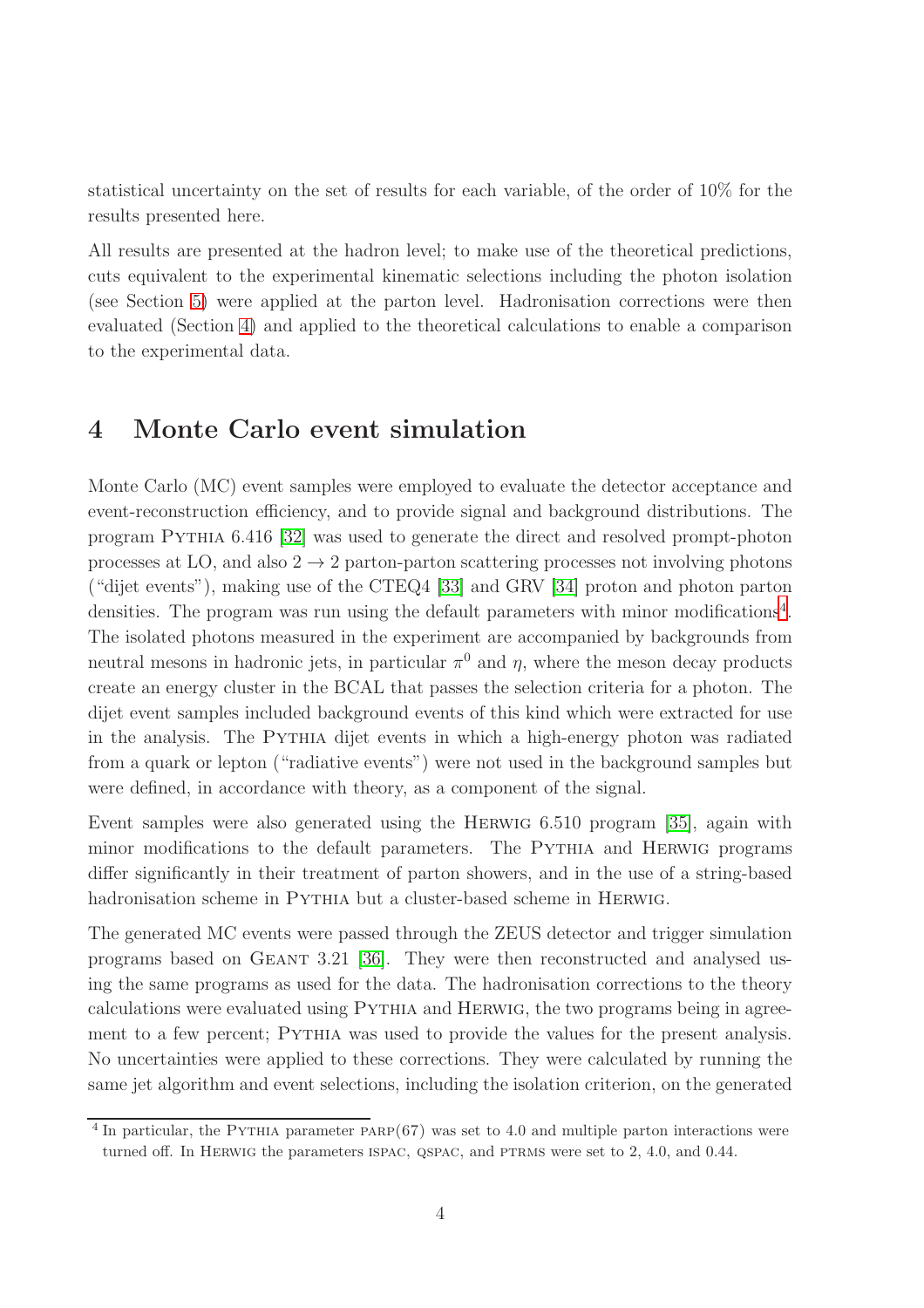<span id="page-9-0"></span>partons and on the hadronised final state in the direct and resolved prompt-photon MC events.

#### 5 Event selection and reconstruction

The basic event selection and reconstruction was performed as previously. A three-level trigger system was used to select events online [20, 37, 38]:

- the first-level trigger required a loosely measured track in the CTD and a minimum energy deposited in the CAL;
- at the second level, the event conditions were tightened;
- at the third level, the event was reconstructed and a high-energy photon candidate was required. Most deep inelastic scattering events were rejected.

In the offline event analysis, some general conditions were applied as follows:

- to reduce background from non-ep collisions, events were required to have a reconstructed vertex position,  $Z_{\text{vtx}}$ , within the range  $|Z_{\text{vtx}}| < 40 \text{ cm}$ ;
- to remove any DIS contamination, no scattered beam electron was permitted in the ZEUS detector;
- a range of incoming virtual photon energies was selected by the requirement  $0.2 <$  $y_{\text{JB}}$  < 0.7, where  $y_{\text{JB}} = \sum$  $\sum_i E_i(1 - \cos \theta_i)/2E_e$  and  $E_e$  is the energy of the electron beam. Here,  $E_i$  is the energy of the *i*-th CAL cell,  $\theta_i$  is its polar angle and the sum runs over all cells [39]. The lower cut strengthened the trigger requirements and the upper cut further suppressed remaining deep inelastic scattering events.

The subsequent event analysis made use of energy-flow objects (EFOs) [40], which were constructed from clusters of calorimeter cells, associated with tracks when appropriate. Tracks not associated with calorimeter clusters were also used. Photon candidates were EFOs with no associated track and with at least 90% of the reconstructed energy measured in the BEMC. Candidate EFOs with wider electromagnetic showers than are typical for a single photon were accepted, in order to evaluate the backgrounds.

Jet reconstruction was performed, making use of all the EFOs in the event including photon candidates, by means of the  $k_T$  clustering algorithm [41] in the E-scheme in the longitudinally invariant inclusive mode [42] with the radius parameter set to 1.0. By construction, one of the jets found by this procedure corresponds to or includes the photon candidate. An additional accompanying jet was required; if more than one was found in the designated angular range, that with the highest transverse energy,  $E_T^{\text{jet}}$  $T^{\text{jet}}$ , was used. In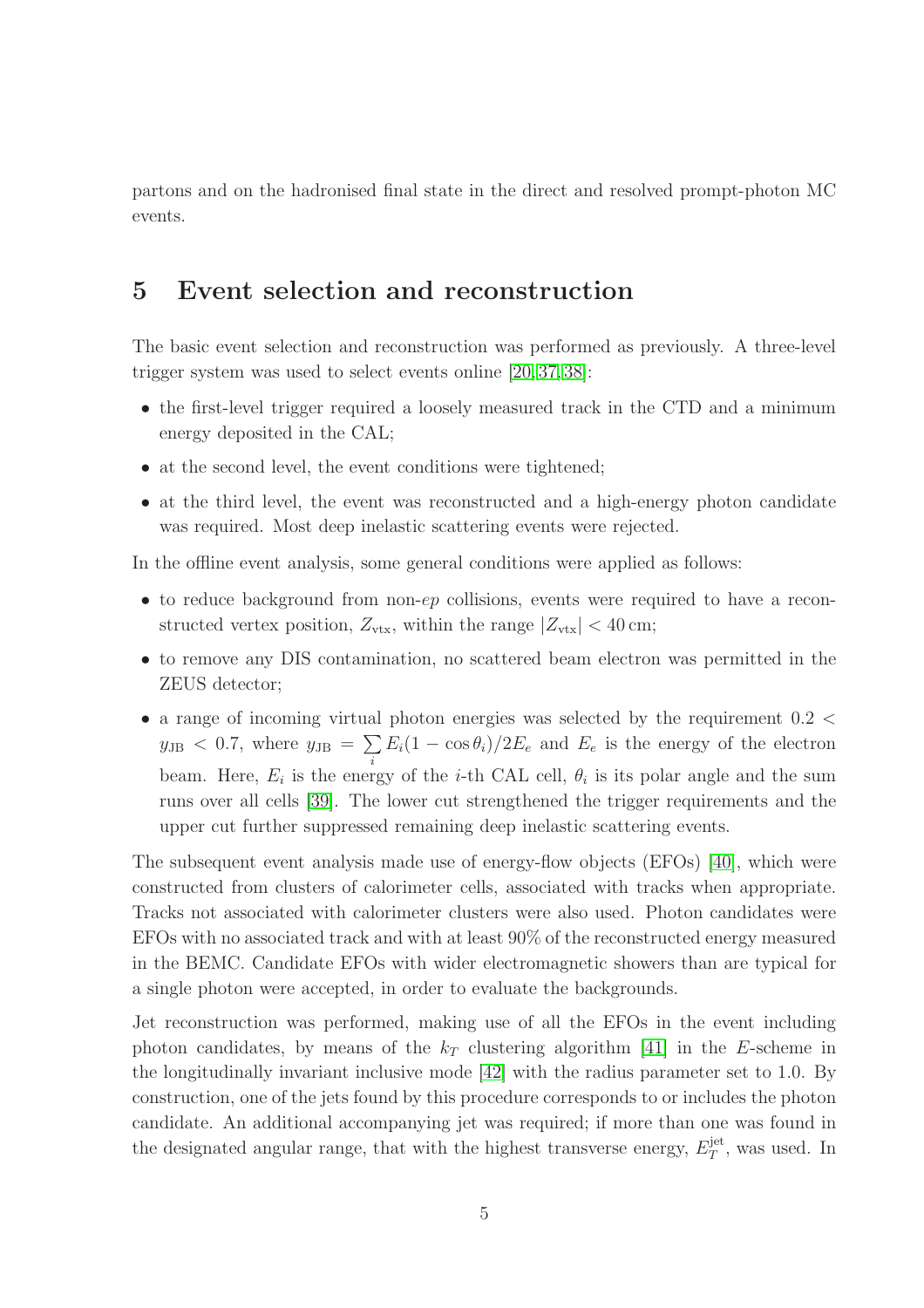the kinematic region used, the resolution of the jet transverse energy was about 15–20%, estimated using MC simulations.

To reduce the fragmentation contribution and the background from the decay of neutral mesons within jets, the photon candidate was required to be isolated from other hadronic activity. This was imposed by requiring that the photon-candidate EFO had at least 90% of the total energy of the reconstructed jet of which it formed a part. High- $E_T$  photons radiated from scattered leptons were further suppressed by rejecting photons with a nearby track. This was achieved by demanding  $\Delta R > 0.2$ , where  $\Delta R = \sqrt{(\Delta \phi)^2 + (\Delta \eta)^2}$  is the distance to the nearest reconstructed track with momentum greater than 250 MeV in the  $\eta - \phi$  plane, where  $\phi$  is the azimuthal angle. This latter condition was applied only at the detector level, and not in the hadron- or parton-level calculations.

Events were finally selected with the following kinematic conditions:

- each event was required to contain an isolated photon candidate with a reconstructed transverse energy,  $E_T^{\gamma}$  $T_T^{\gamma}$ , in the range  $6 < E_T^{\gamma} < 15$  GeV and with pseudorapidity,  $\eta^{\gamma}$ , in the range  $-0.7 < \eta^{\gamma} < 0.9$ ;
- a hadronic jet was required with  $E_T^{\text{jet}}$  between 4 and 35 GeV and lying within the pseudorapidity,  $\eta^{\text{jet}}$ , range  $-1.5 < \eta^{\text{jet}} < 1.8$ ;
- selections were made for all  $x_{\gamma}^{\text{meas}}$ , giving a total of 12450 events, and for  $x_{\gamma}^{\text{meas}} > 0.8$ and  $x_{\gamma}^{\text{meas}}$  < 0.8. The latter two conditions selected events in direct-enhanced and resolved-enhanced regions, respectively. An additional selection was made with events having  $x_{\gamma}^{\text{meas}} < 0.7$ .

#### 6 Extraction of the photon signal

The selected samples contain a large admixture of background events in which one or more neutral mesons, such as  $\pi^0$  and  $\eta$ , have decayed to photons, thereby producing a photon candidate in the BEMC. The photon signal was extracted statistically following the approach used in previous ZEUS analyses [1,8–11]. The method made use of the energyweighted width, measured in the  $Z$  direction, of the BEMC energy-cluster comprising the photon candidate. This width was calculated as

$$
\langle \delta Z \rangle = \sum_i E_i |Z_i - Z_{\text{cluster}}| / (w_{\text{cell}} \sum_i E_i),
$$

where  $Z_i$  is the Z position of the centre of the *i*-th cell,  $Z_{\text{cluster}}$  is the energy-weighted centroid of the EFO cluster,  $w_{cell}$  is the width of the cell in the Z direction, and  $E_i$  is the energy recorded in the cell. The sum runs over all BEMC cells in the EFO.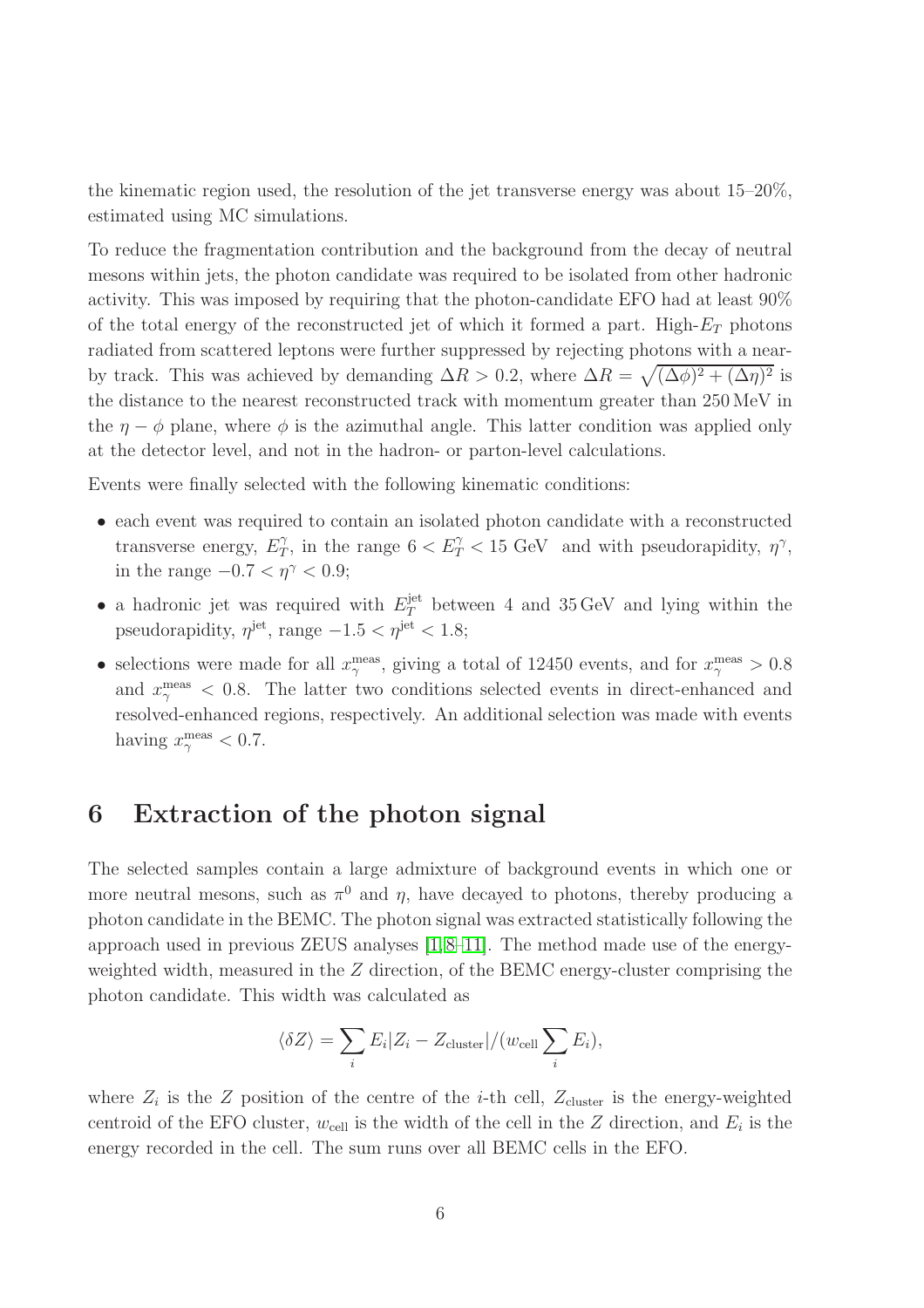The number of isolated-photon events in the data was determined by a  $\chi^2$  fit to the  $\langle \delta Z \rangle$ distribution in the range  $0.05 < \langle \delta Z \rangle < 0.8$ , varying the relative fractions of the signal and background components as represented by histogram templates obtained from the MC. The fit was performed for each measured cross-section bin, with  $\chi^2$  values of typically 1.1 per degree of freedom (e.g. 31/28), verifying that the signal and background were well understood. The extracted signals corresponded overall to  $6262 \pm 132$  events with a photon and an accompanying jet. A set of typical fits for different ranges of the photon transverse energy is shown in Fig. [2](#page-25-0) and illustrates how the signal-to-background ratio improves with increasing  $E_T^{\gamma}$  $T^{\bullet}$ 

A bin-by-bin correction method was used to determine the production cross section in a given variable, by means of the relationship

$$
\frac{d\sigma}{dY} = \frac{\mathcal{A} N(\gamma)}{\mathcal{L} \Delta Y},\tag{2}
$$

where  $N(\gamma)$  is the number of photons in a bin as extracted from the fit,  $\Delta Y$  is the bin width,  $\mathcal L$  is the total integrated luminosity, and  $\mathcal A$  is the acceptance correction. The acceptance correction was calculated, using MC samples, as the ratio of the number of events that were generated in the given bin to the number of events obtained in the bin after event reconstruction. Its value was typically 1.2.

Allowance must be made for the different acceptances for the direct and the resolved processes, as modelled by PYTHIA. Over the entire  $x_{\gamma}^{\text{meas}}$  range, a reasonable phenomenological description of the data can be obtained using a MC sample consisting of a 50:40 mixture of Pythia-simulated direct and resolved events, normalised to the data, with a 10% admixture of radiative events divided equally between direct and resolved. The acceptance factors were calculated using this model, applying selections for the chosen  $x_{\gamma}^{\text{meas}}$  regions. Small corrections were applied for the trigger efficiency modelling and a residual contamination by DIS events [1].

The photon energy scale was calibrated by means of an analysis of deeply virtual Compton scattering events recorded by ZEUS, in which the detected final-state particles comprised a scattered electron, whose energy measurement is well understood, and a balancing outgoing photon.

#### 7 Systematic uncertainties

The most significant sources of systematic uncertainty were evaluated as follows:

• to allow for uncertainties in the simulation of the hadronic final state, the cross sections were recalculated using Herwig to model the signal and background events. The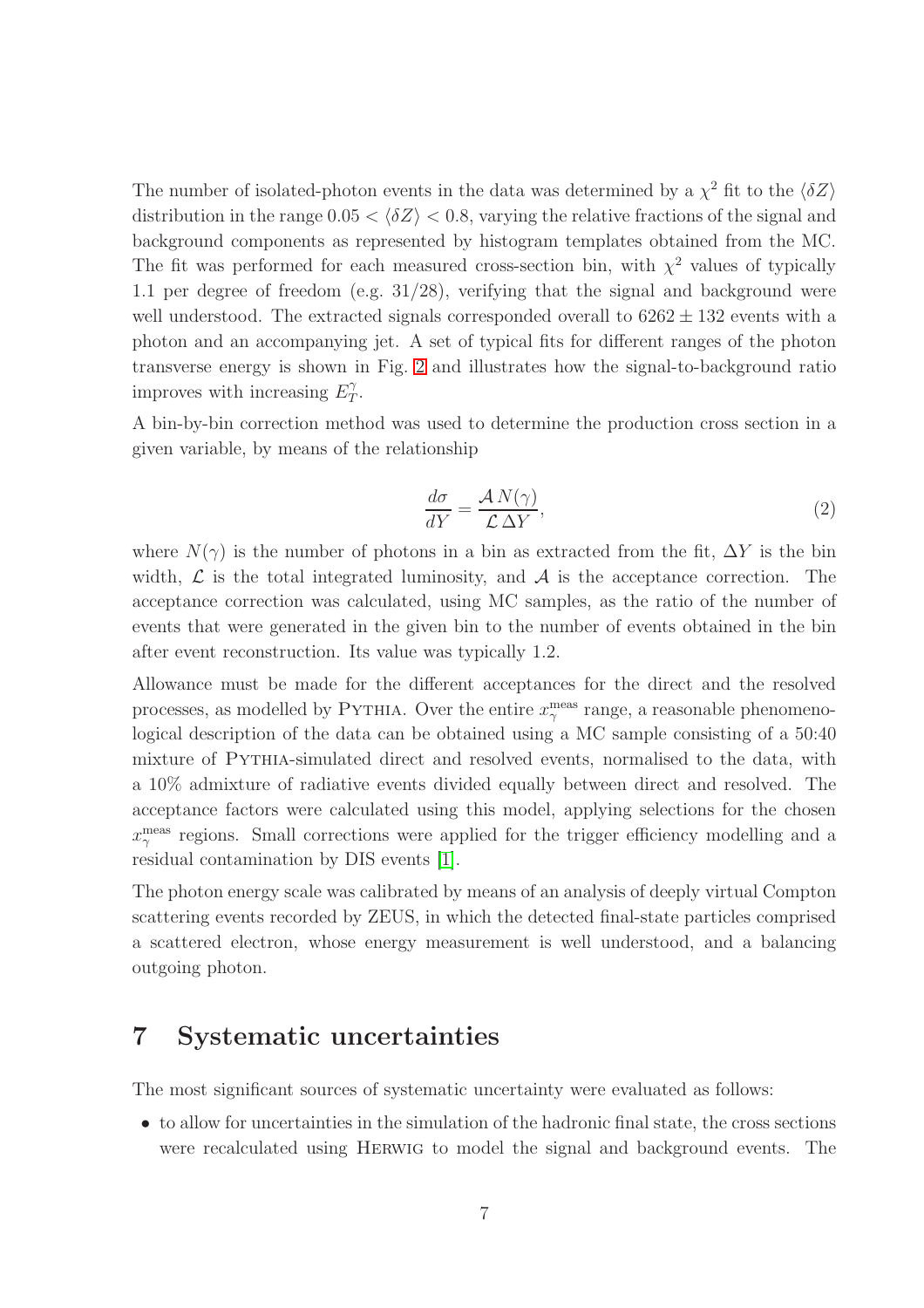ensuing changes in the results correspond to an uncertainty of typically up to 8%, but rising to 18% in the highest bin of  $x_{\gamma}^{\text{meas}}$ ;

• the energy of the photon candidate was varied by  $\pm 2\%$  in the MC at the detector level. Independently, the energy of the accompanying jet was varied by an amount decreasing from  $\pm 4.5\%$  to  $\pm 2.5\%$  as  $E_T^{\text{jet}}$  $T<sub>T</sub><sup>jet</sup>$  increases from  $4 \text{ GeV}$  to above 10 GeV. Each of these gave variations in the measured cross sections of typically 5%.

Further systematic uncertainties were evaluated as follows:

- the uncertainty in the acceptance due to the estimation of the relative fractions of direct and resolved events and radiative events in the MC sample was estimated by varying these fractions by  $\pm 15\%$  and  $\pm 5\%$  respectively in absolute terms; the changes in the cross sections were typically  $\pm 2\%$  in each case;
- the dependence of the result on the modelling of the hadronic background by the MC was investigated by varying the upper limit for the  $\langle \delta Z \rangle$  fit in the range [0.6, 1.0]; this gave a  $\pm 2\%$  variation;
- the  $E_T^{\gamma}$  $T_T^{\gamma}$ ,  $\eta^{\rm jet}$  and  $\Delta\phi$  distributions in the MC were reweighted simultaneously to provide a closer agreement with the data, and the cross sections were re-evaluated. This generated changes of typically  $\pm 2\%$ .

Other sources of systematic uncertainty were found to be negligible. These included the modelling of the track-isolation cut and the track-momentum cut, and also the cuts on photon isolation, the electromagnetic fraction of the photon shower,  $y_{\text{JB}}$  and  $Z_{\text{vtx}}$ . Except for the uncertainty on the modelling of the hadronic final state, the major uncertainties were treated as symmetric, and all the uncertainties were combined in quadrature. The uncertainties of 2.0% on the trigger efficiency and 1.9% on the luminosity measurement were not included in the tables and figures.

#### 8 Results

Differential cross sections were calculated for the production of an isolated photon with at least one accompanying jet, in the kinematic region defined by  $Q^2 < 1$  GeV<sup>2</sup>, 0.2 <  $y < 0.7, -0.7 < \eta^{\gamma} < 0.9, 6 < E_T^{\gamma} < 15$  GeV,  $4 < E_T^{\text{jet}} < 35$  GeV and  $-1.5 < \eta^{\text{jet}} < 1.8$ . All quantities were evaluated at the hadron level in the laboratory frame, and y is defined as the fraction of the incoming lepton energy that is given to the virtual photon. The jets were formed according to the  $k_T$  clustering algorithm with the radius parameter set to 1.0. Photon isolation was imposed such that at least 90% of the energy of the jet-like object containing the photon originated from the photon. If more than one accompanying jet was found within the designated  $\eta^{\text{jet}}$  range in an event, that with highest  $E_T^{\text{jet}}$  was taken.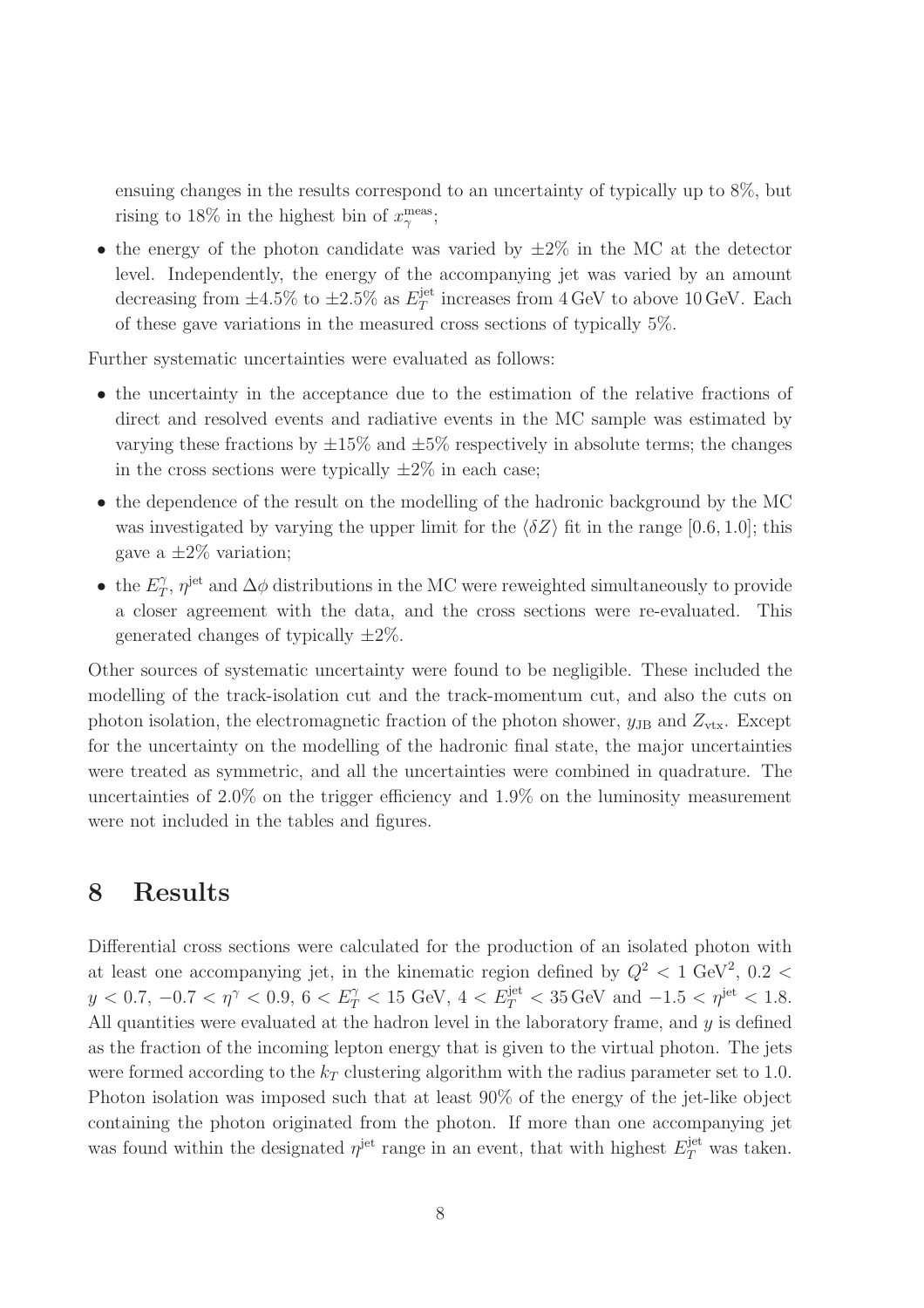Cross sections in  $E_T^{\text{jet}}$  $T^{\text{jet}}_T$  above 15 GeV are omitted from the tables and Fig. [4](#page-27-0) owing to limited statistics, but this kinematic region is included in the other cross-section measurements.

Complementing the previously published cross sections [1] for the entire  $x_{\gamma}^{\text{meas}}$  range, differential cross sections as functions of  $E_T^{\gamma}$  $T$ ,  $\eta$ <sup> $\gamma$ </sup>,  $E_T^{\rm jet}$  $T^{\text{jet}}$  and  $\eta^{\text{jet}}$  are shown in Figs. [3](#page-26-0) – [4.](#page-27-0) Here the selections of  $x_{\gamma}^{\text{meas}} > 0.8$  and  $x_{\gamma}^{\text{meas}} < 0.8$  have been applied to define ranges that enhance the direct and resolved processes. In the PYTHIA model that was used, the upper and lower  $x_{\gamma}^{\text{meas}}$  ranges contain direct and resolved events in the ratios 86:14 and 22:78, respectively.

To within the theoretical uncertainties, the cross section predicted by FGH is in quantitative agreement with the data; the LMZ predicted cross section also agrees well for the photon and  $E_T^{\text{jet}}$  $T<sup>jet</sup>$  variables, but it is in disagreement with the  $\eta^{jet}$  distribution for  $x_{\gamma}^{\text{meas}}$  < 0.8. This disagreement may be due to the modelling of the jet from the parton cascade in the present version of the LMZ model.

The variables  $x_p^{\text{obs}}$  and  $\eta^{\gamma} - \eta^{\text{jet}}$ , presented in Figs. [5](#page-28-0) and [6,](#page-29-0) also include results evaluated for the entire  $x_{\gamma}^{\text{meas}}$  range. They are well described by FGH but slightly less so by LMZ.

Differential cross sections as functions of  $\Delta\phi$  are shown in Fig. [7.](#page-30-0) The data are compared to FGH and LMZ, with similar conclusions as before, and are also compared to the versions of Pythia and Herwig described in Section [4.](#page-8-0) The MC programs both give a reasonable description of the data. These results demonstrate that parton showers used in conjunction with LO MC programs can give a good description of higher-order contributions, as also observed in other reactions [43].

Tables [1](#page-17-0) to [6](#page-22-0) give the numerical values of the above results, together with the hadronisation factors that were applied to the theory. For further information, cross sections calculated in the range  $x_{\gamma}^{\text{meas}} < 0.7$  are also listed. These have a direct:resolved ratio of 15:85 as modelled by Pythia and show features that are similar to the plotted results.

#### 9 Conclusions

The production of isolated photons with an accompanying jet has been measured in photoproduction with the ZEUS detector at HERA using an integrated luminosity of  $374 \pm 7 \text{ pb}^{-1}$ . The present measurements extend earlier ZEUS results. Differential cross sections are presented in a kinematic region defined in the laboratory frame by:  $Q^2 < 1$ GeV<sup>2</sup>,  $0.2 < y < 0.7, -0.7 < \eta^{\gamma} < 0.9, 6 < E_T^{\gamma} < 15 \,\text{GeV}, 4 < E_T^{\text{jet}} < 35 \,\text{GeV}$  and  $-1.5 < \eta^{\rm jet} < 1.8$ . Photon isolation was imposed such that at least 90% of the energy of the jet-like object containing the photon originated from the photon.

Differential cross sections are given in terms of the transverse energy and pseudorapidity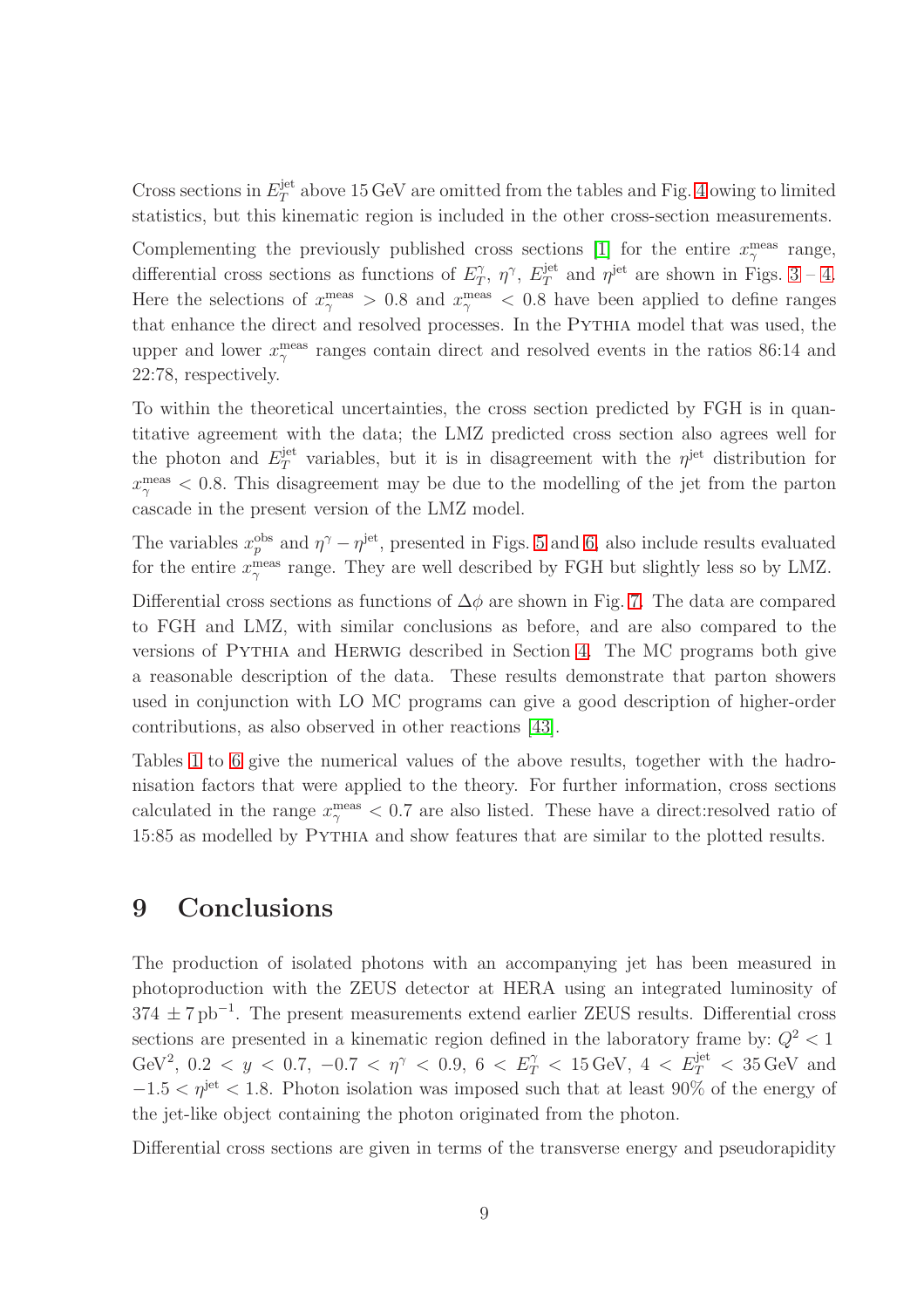of the photon and the jet, and in terms of  $x_p^{\text{obs}}$ ,  $\eta^{\gamma} - \eta^{\text{jet}}$  and  $\Delta \phi$  in high and low regions of  $x_{\gamma}^{\text{meas}}$ . The latter three variables are also presented for the entire observed  $x_{\gamma}^{\text{meas}}$  range. The NLO-based predictions of Fontannaz, Guillet and Heinrich reproduce all the measured experimental distributions well. The  $k_T$ -factorisation approach of Lipatov, Malyshev and Zotov describes most of the distributions well, with the exception of the jet pseudorapidity at low  $x_{\gamma}^{\text{meas}}$ .

### Acknowledgements

We appreciate the contributions to the construction, maintenance and operation of the ZEUS detector made by many people who are not listed as authors. The HERA machine group and the DESY computing staff are especially acknowledged for their success in providing excellent operation of the collider and the data-analysis environment. We thank the DESY directorate for their strong support and encouragement. We also thank M. Fontannaz, G. Heinrich, A. Lipatov, M. Malyshev and N. Zotov for providing assistance and theoretical results.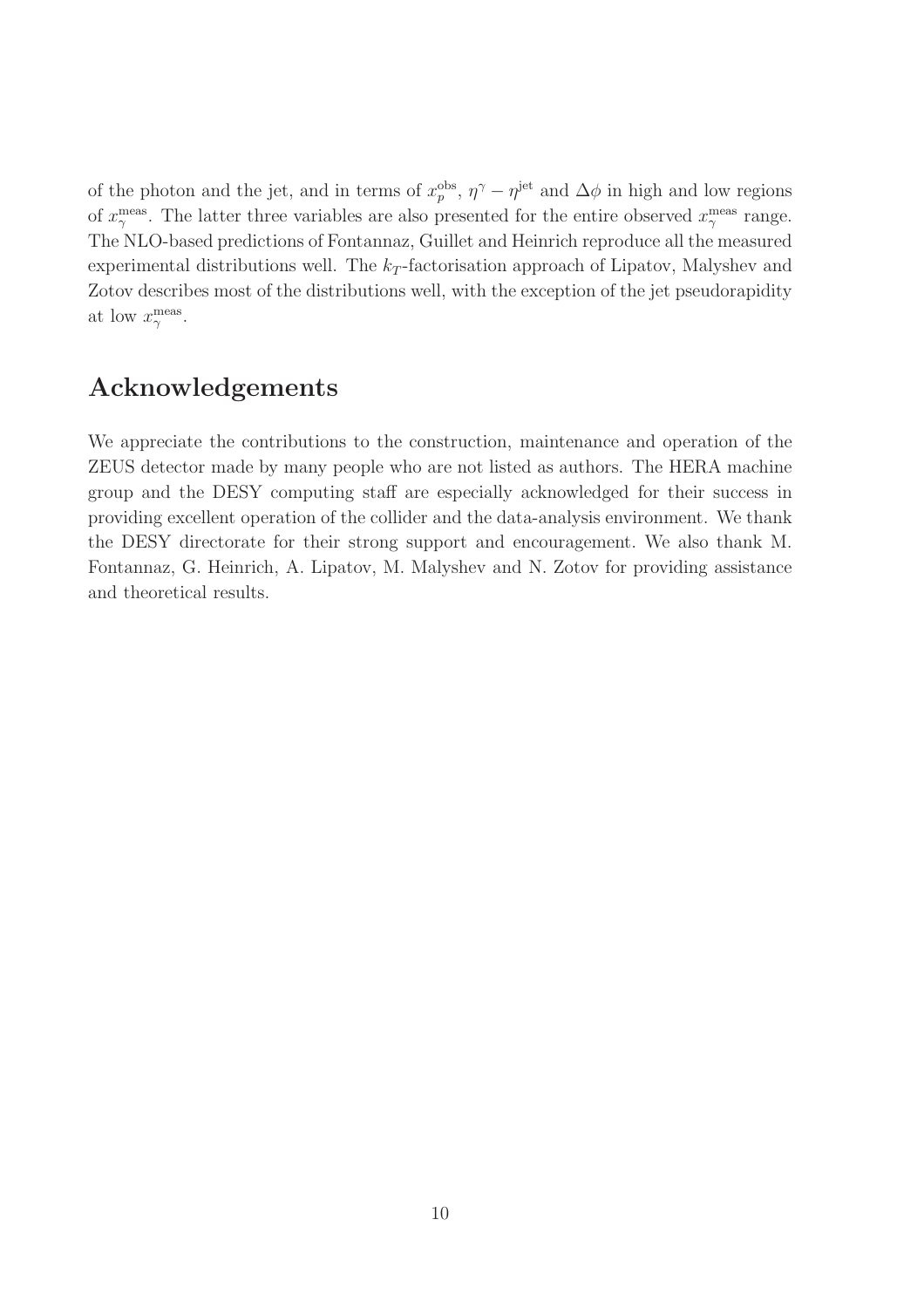## References

- [1] ZEUS Collaboration, H. Abramowicz et al., Phys. Lett. B 730 (2014) 293.
- [2] ZEUS Collaboration, J. Breitweg et al., Phys. Lett. B 413 (1997) 201.
- [3] ZEUS Collaboration, J. Breitweg et al., Phys. Lett. B 472 (2000) 175.
- [4] ZEUS Collaboration, S. Chekanov et al., Phys. Lett. B 511 (2001) 19.
- [5] ZEUS Collaboration, S. Chekanov et al., Eur. Phys. J. C 49 (2007) 511.
- [6] H1 Collaboration, A. Aktas et al., Eur. Phys. J. C 38 (2004) 437.
- [7] H1 Collaboration, F.D. Aaron et al., Eur. Phys. J. C 66 (2010) 17.
- [8] H1 Collaboration, F.D. Aaron et al., Eur. Phys. J. C 54 (2008) 371.
- [9] ZEUS Collaboration, S. Chekanov et al., Phys. Lett. B 595 (2004) 86.
- [10] ZEUS Collaboration, S. Chekanov et al., Phys. Lett. B 687 (2010) 16.
- [11] ZEUS Collaboration, H. Abramowicz et al., Phys. Lett. B 715 (2012) 88.
- [12] ZEUS Collaboration, M. Derrick et al., Phys. Lett. B 384 (1996) 401.
- [13] M. Fontannaz, J.Ph. Guillet and G. Heinrich, Eur. Phys. J. C 21 (2001) 303.
- [14] M. Fontannaz and G. Heinrich, Eur. Phys. J. C 34 (2004) 191.
- [15] M. Fontannaz and G. Heinrich, private communication (2013).
- [16] A.V. Lipatov and N.P. Zotov, Phys. Rev. D 72 (2005) 054002.
- [17] A.V. Lipatov and N.P. Zotov, Phys. Rev. D 81 (2010) 094027.
- [18] A.V. Lipatov, M.A. Malyshev and N.P. Zotov, Phys. Rev. D 88 (2013) 074001.
- [19] A.V. Lipatov, M.A. Malyshev and N.P. Zotov, private communication (2014).
- [20] ZEUS Collaboration, U. Holm (ed.), The ZEUS Detector. Status Report (unpublished), DESY (1993), available on http://www-zeus.desy.de/bluebook/bluebook.html.
- [21] N. Harnew et al., Nucl. Inst. Meth. A 279 (1989) 290; B. Foster et al., Nucl. Phys. Proc. Suppl. B 32 (1993) 181; B. Foster et al., Nucl. Inst. Meth. A 338 (1994) 254.
- [22] A. Polini et al., Nucl. Inst. Meth. A 581 (2007) 656.
- [23] M. Derrick et al., Nucl. Inst. Meth. A 309 (1991) 77; A. Andresen et al., Nucl. Inst. Meth. A 309 (1991) 101; A. Caldwell et al., Nucl. Inst. Meth. A 321 (1992) 356; A. Bernstein et al., Nucl. Inst. Meth. A 336 (1993) 23.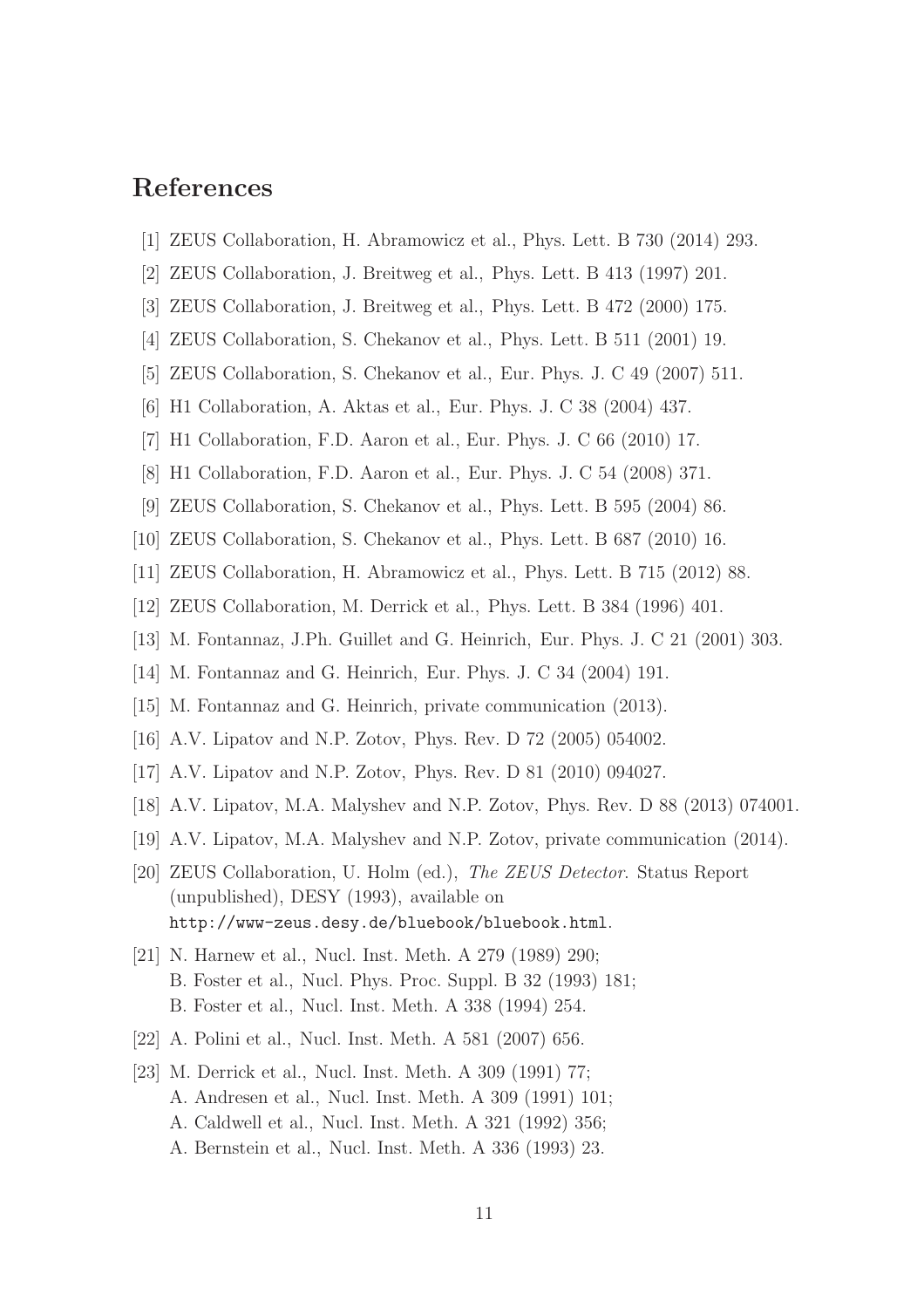- [24] L. Adamczyk et al., Nucl. Inst. Meth. A 744 (2014) 80.
- [25] J. Andruszków et al., Preprint DESY-92-066, DESY, 1992; ZEUS Collaboration, M. Derrick et al., Z. Phys. C 63 (1994) 391; J. Andruszk´ow et al., Acta Phys. Pol. B 32 (2001) 2025.
- [26] M. Helbich et al., Nucl. Inst. Meth. A 565 (2006) 572.
- [27] L. Bourhis et al., Eur. Phys. J. C 19 (2001) 89.
- [28] J. Pumplin et al., JHEP 02 (2006) 032.
- [29] P. Aurenche, M. Fontannaz and J.Ph. Guillet, Eur. Phys. J. C 44 (2005) 395.
- [30] M.A. Kimber, A.D. Martin and M.G. Ryskin, Phys. Rev. D 63 (2001) 114027; G. Watt, A.D. Martin and M.G. Ryskin, Eur. Phys. J. C 31 (2003) 73.
- [31] A.D. Martin et al., Eur. Phys. J. C 63 (2009) 189.
- [32] T. Sjöstrand et al., JHEP 05 (2006) 26.
- [33] H.L. Lai et al., Phys. Rev. D 55 (1997) 1280.
- [34] M. Glück, G. Reya and A. Vogt, Phys. Rev. D 45 (1992) 3986; M. Glück, G. Reya and A. Vogt, Phys. Rev. D 46 (1992) 1973.
- [35] G. Corcella et al., JHEP 01 (2001) 010.
- [36] R. Brun et al., geant3, Technical Report CERN-DD/EE/84-1, CERN, 1987.
- [37] W.H. Smith, K. Tokushuku and L.W. Wiggers, Proc. Computing in High-Energy Physics (CHEP), Annecy, France, Sept. 1992, C. Verkerk and W. Wojcik (eds.), p. 222. CERN, Geneva, Switzerland (1992). Also in preprint DESY 92-150B.
- [38] P. Allfrey et al., Nucl. Inst. Meth. A 580 (2007) 1257.
- [39] ZEUS Collaboration, M. Derrick et al., Phys. Lett. B 303 (1993) 183.
- [40] ZEUS Collaboration, J. Breitweg et al., Eur. Phys. J. C 1 (1998) 81; ZEUS Collaboration, J. Breitweg et al., Eur. Phys. J. C 6 (1999) 43.
- [41] S. Catani et al., Nucl. Phys. B 406 (1993) 187.
- [42] S.D. Ellis and D.E. Soper, Phys. Rev. D 48 (1993) 3160.
- [43] ZEUS Collaboration, S. Chekanov et al., Nucl. Phys. B 729 (2005) 492; ZEUS Collaboration, S. Chekanov et al., Phys. Rev. D 76 (2007) 072011; ATLAS Collaboration, G. Aad et al., Nucl. Phys. B 875 (2013) 483.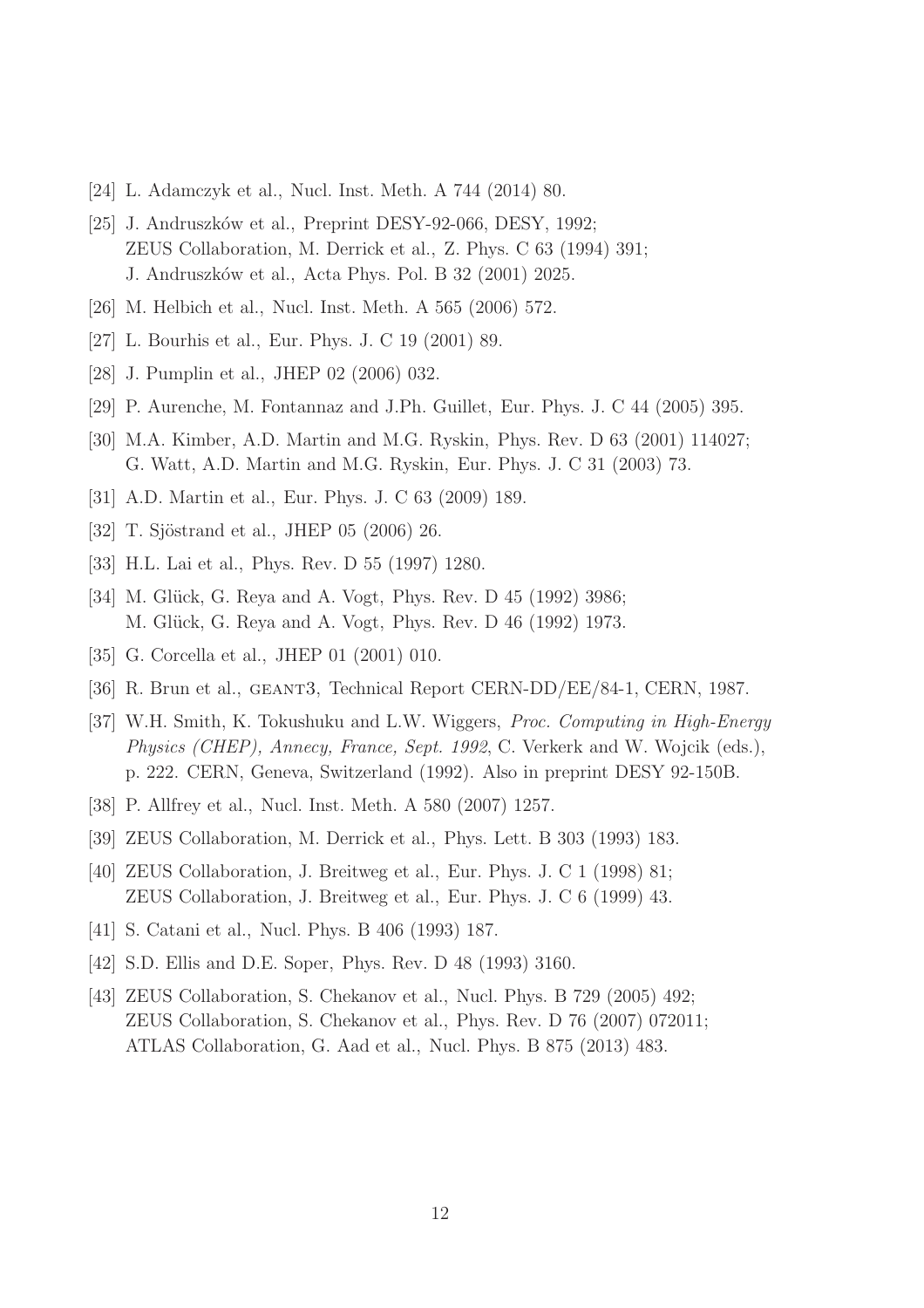| $E_T^{\gamma}$ range<br>(GeV)       | $\frac{d\sigma}{dE_{\pi}^{\gamma}}$ (pb GeV <sup>-1</sup> )                             | had. corr. |
|-------------------------------------|-----------------------------------------------------------------------------------------|------------|
| $x_{\gamma}^{\text{meas}} > 0.8$    |                                                                                         |            |
| $6.0 - 7.0$                         | $3.79 \pm 0.26$ (stat.) $^{+0.37}_{-0.16}$ (syst.)                                      | 0.84       |
| $7.0 = 8.5$                         | $2.60 \pm 0.17$ (stat.) $^{+0.23}_{-0.14}$ (syst.)                                      | 0.90       |
| 10.0<br>$8.5 -$                     | $1.55 \pm 0.13$ (stat.) $^{+0.21}_{-0.13}$ (syst.)                                      | 0.96       |
| $10.0 - 15.0$                       | $0.63 \pm 0.04$ (stat.) $^{+0.04}_{-0.04}$ (syst.)                                      | 0.98       |
| $x_{\gamma}^{\text{meas}} < 0.8$    |                                                                                         |            |
| $- 7.0$<br>6.0                      | $3.22 \pm 0.24$ (stat.) $^{+0.34}_{-0.28}$ (syst.)                                      | 0.79       |
| 7.0<br>$-8.5$                       | $2.07 \pm 0.14$ (stat.) $^{+0.15}_{-0.16}$ (syst.)                                      | 0.80       |
| $8.5 - 10.0$                        | $1.06 \pm 0.10$ (stat.) $^{+0.07}_{-0.15}$ (syst.)                                      | 0.81       |
| $10.0 -$<br>15.0                    | $0.27 \pm 0.03$ (stat.) $^{+0.02}_{-0.03}$ (syst.)                                      | 0.83       |
| $x_{\gamma}^{\text{meas}}$<br>< 0.7 |                                                                                         |            |
| 6.0<br>$- 7.0$                      | $2.37 \pm 0.21 \left( \text{stat.} \right)_{-0.21}^{+0.29} \left( \text{syst.} \right)$ | 0.72       |
| 7.0<br>$-8.5$                       | $1.32 \pm 0.12 \, (\text{stat.}) \, \substack{+0.10 \\ -0.09} \, (\text{syst.})$        | 0.75       |
| $8.5 = 10.0$                        | $0.66 \pm 0.09$ (stat.) $^{+0.07}_{-0.08}$ (syst.)                                      | 0.77       |
| 10.0<br>$\sim$ $ \sim$<br>15.0      | $0.18 \pm 0.03$ (stat.) $^{+0.02}_{-0.03}$ (syst.)                                      | 0.80       |

<span id="page-17-0"></span>**Table 1:** Differential cross-section  $\frac{d\sigma}{dE_T^{\gamma}}$  for photons accompanied by a jet, and hadronisation correction.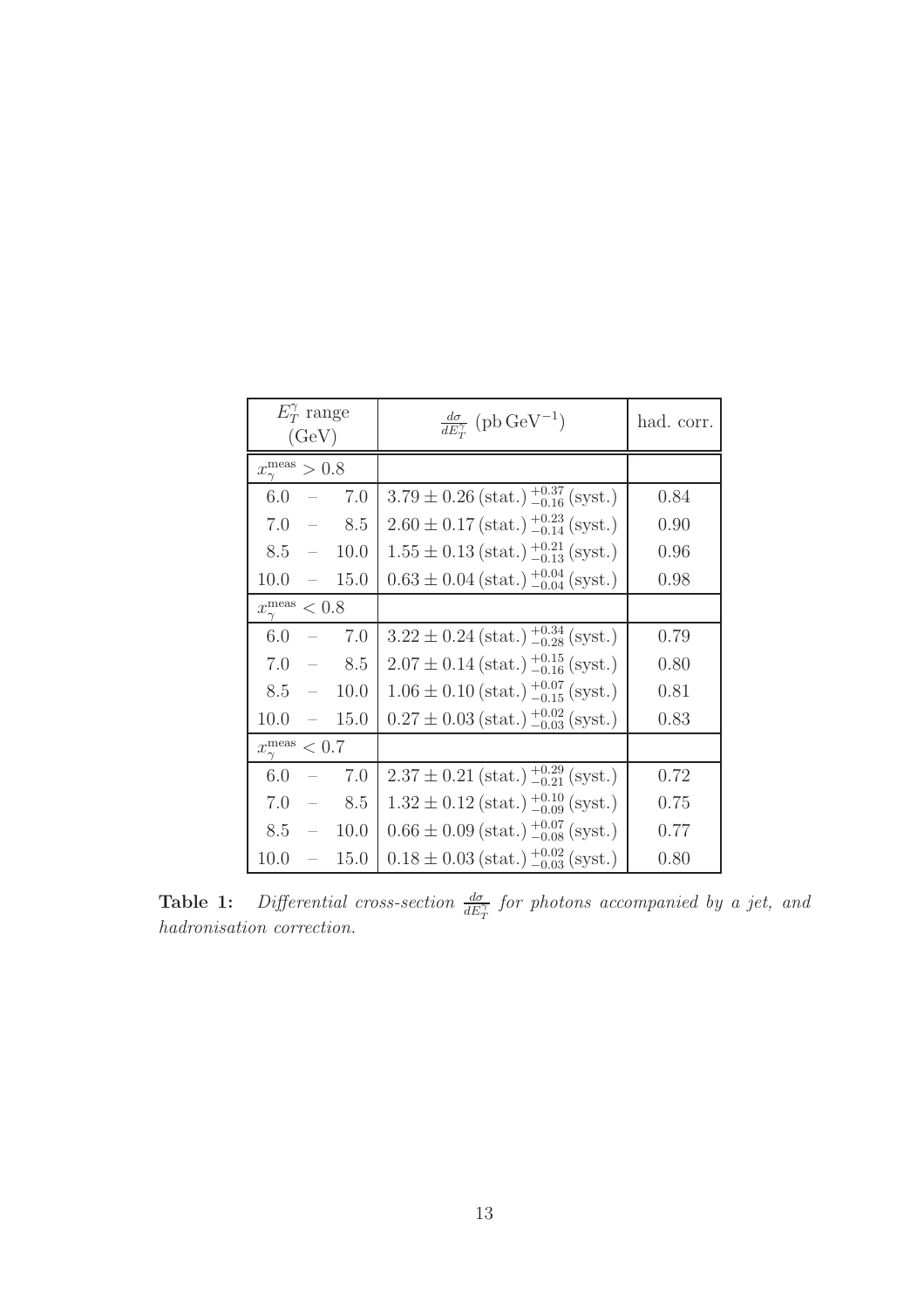| $\eta^{\gamma}$ range               | $\frac{d\sigma}{dn^{\gamma}}$ (pb)                                               | had. corr. |
|-------------------------------------|----------------------------------------------------------------------------------|------------|
| $x_{\gamma}^{\text{meas}} > 0.8$    |                                                                                  |            |
| $-0.7 - 0.3$                        | $10.69 \pm 0.62$ (stat.) $^{+1.20}_{-0.71}$ (syst.)                              | 0.93       |
| $-0.3 = 0.1$                        | $10.07 \pm 0.59$ (stat.) $^{+0.66}_{-0.63}$ (syst.)                              | 0.93       |
| $0.1 = 0.5$                         | $7.06 \pm 0.56$ (stat.) $^{+0.51}_{-0.36}$ (syst.)                               | 0.90       |
| $0.5 =$<br>0.9                      | $4.00 \pm 0.50$ (stat.) $^{+0.36}_{-0.20}$ (syst.)                               | 0.87       |
| $x_{\gamma}^{\text{meas}}$<br>< 0.8 |                                                                                  |            |
| $-0.3$<br>$-0.7 -$                  | $4.54 \pm 0.40$ (stat.) $^{+0.41}_{-0.42}$ (syst.)                               | 0.84       |
| $-0.3 - 0.1$                        | $6.83 \pm 0.44$ (stat.) $^{+0.46}_{-0.49}$ (syst.)                               | 0.80       |
| $0.1 = 0.5$                         | $7.20 \pm 0.48$ (stat.) $^{+0.47}_{-0.68}$ (syst.)                               | 0.80       |
| 0.9<br>$0.5 -$                      | $4.08 \pm 0.51$ (stat.) $^{+0.43}_{-0.21}$ (syst.)                               | 0.79       |
| $x_{\gamma}^{\text{meas}}$<br>< 0.7 |                                                                                  |            |
| $-0.7 -$<br>$-0.3$                  | $2.79 \pm 0.31 \, (\text{stat.}) \, \substack{+0.26 \\ -0.27} \, (\text{syst.})$ | 0.78       |
| $-0.3 - 0.1$                        | $4.56 \pm 0.38$ (stat.) $^{+0.31}_{-0.31}$ (syst.)                               | 0.74       |
| $0.1 - 0.5$                         | $5.12 \pm 0.44$ (stat.) $^{+0.32}_{-0.52}$ (syst.)                               | 0.74       |
| $0.5 -$<br>0.9                      | $3.15 \pm 0.49$ (stat.) $^{+0.43}_{-0.26}$ (syst.)                               | 0.74       |

**Table 2:** Differential cross-section  $\frac{d\sigma}{d\eta\gamma}$  for photons accompanied by a jet, and hadronisation correction.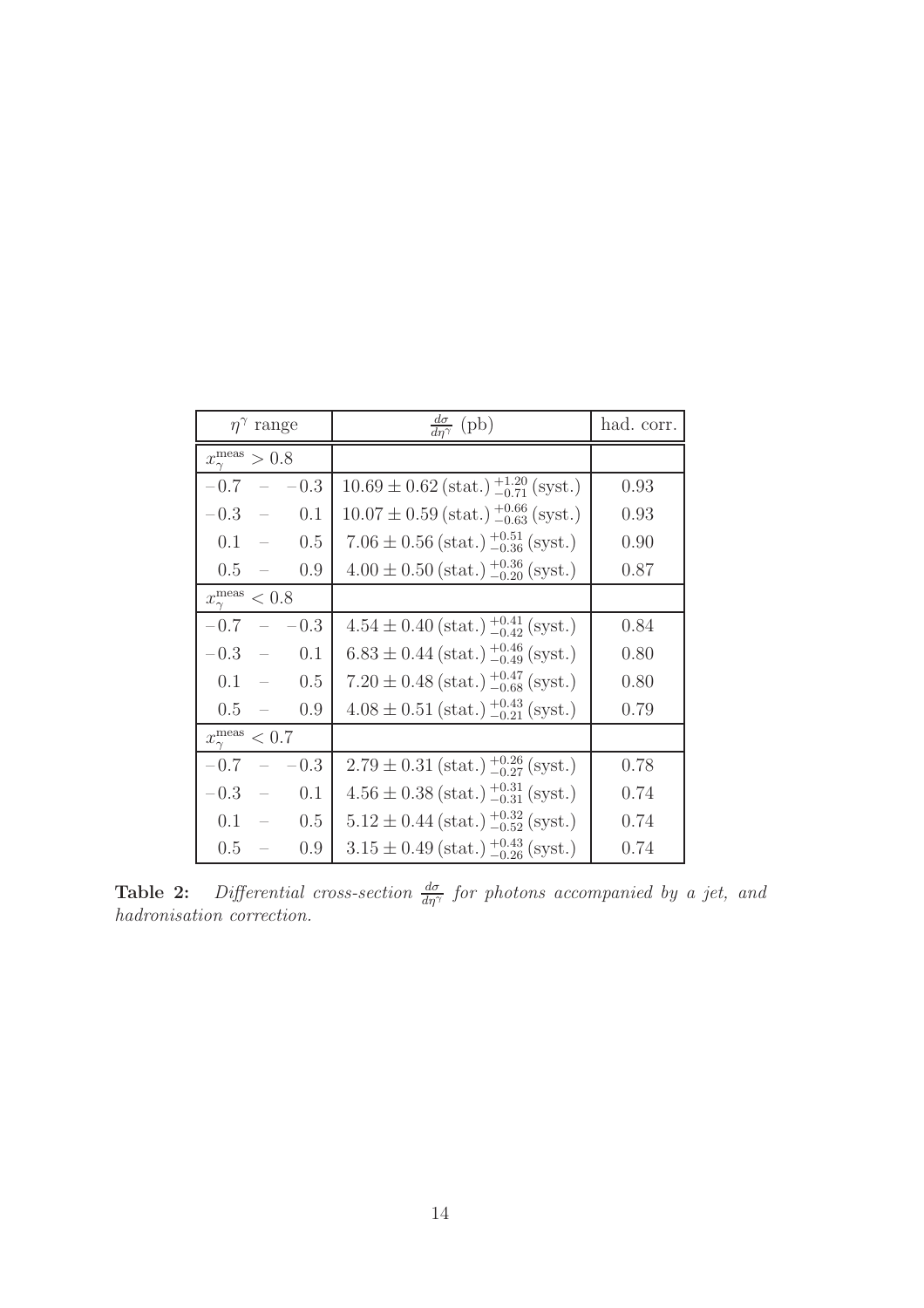| $E_T^{\text{jet}}$ range<br>(GeV)   | $\frac{d\sigma}{dE_{\rm m}^{\rm jet}}$ (pb GeV <sup>-1</sup> )            | had. corr. |
|-------------------------------------|---------------------------------------------------------------------------|------------|
| $x_{\gamma}^{\text{meas}} > 0.8$    |                                                                           |            |
| 6.0<br>$4.0 -$                      | $1.29 \pm 0.10$ (stat.) $^{+0.21}_{-0.16}$ (syst.)                        | 0.81       |
| 6.0<br>$-8.0$                       | $2.13 \pm 0.14$ (stat.) $^{+0.21}_{-0.15}$ (syst.)                        | 0.83       |
| 10.0<br>$8.0 -$                     | $1.56 \pm 0.12 \text{ (stat.)} \substack{+0.12 \\ -0.14} \text{ (syst.)}$ | 0.96       |
| 15.0<br>$10.0 -$                    | $0.59 \pm 0.04$ (stat.) $^{+0.07}_{-0.05}$ (syst.)                        | 1.05       |
| $x_{\gamma}^{\text{meas}}$<br>< 0.8 |                                                                           |            |
| 4.0<br>$- 6.0$                      | $1.43 \pm 0.10$ (stat.) $^{+0.17}_{-0.10}$ (syst.)                        | 0.84       |
| 6.0<br>$-8.0$                       | $1.29 \pm 0.10 \text{ (stat.)} ^{+0.08}_{-0.07} \text{ (syst.)}$          | 0.73       |
| $8.0 - 10.0$                        | $1.06 \pm 0.09$ (stat.) $^{+0.10}_{-0.17}$ (syst.)                        | 0.80       |
| $10.0 -$<br>15.0                    | $0.28 \pm 0.03$ (stat.) $^{+0.02}_{-0.04}$ (syst.)                        | 0.87       |
| $x_{\gamma}^{\text{meas}}$<br>< 0.7 |                                                                           |            |
| 4.0<br>6.0<br>$\equiv$              | $1.07 \pm 0.09$ (stat.) $^{+0.15}_{-0.08}$ (syst.)                        | 0.76       |
| 6.0<br>$-8.0$                       | $0.82 \pm 0.09$ (stat.) $^{+0.05}_{-0.05}$ (syst.)                        | 0.68       |
| 10.0<br>$8.0 -$                     | $0.73 \pm 0.08$ (stat.) $^{+0.07}_{-0.14}$ (syst.)                        | 0.77       |
| 10.0<br>15.0<br>$\sim$              | $0.20 \pm 0.03$ (stat.) $^{+0.02}_{-0.03}$ (syst.)                        | 0.83       |

**Table 3:** Differential cross-section  $\frac{d\sigma}{dE_T^{\text{jet}}}$  for photons accompanied by a jet, and hadronisation correction.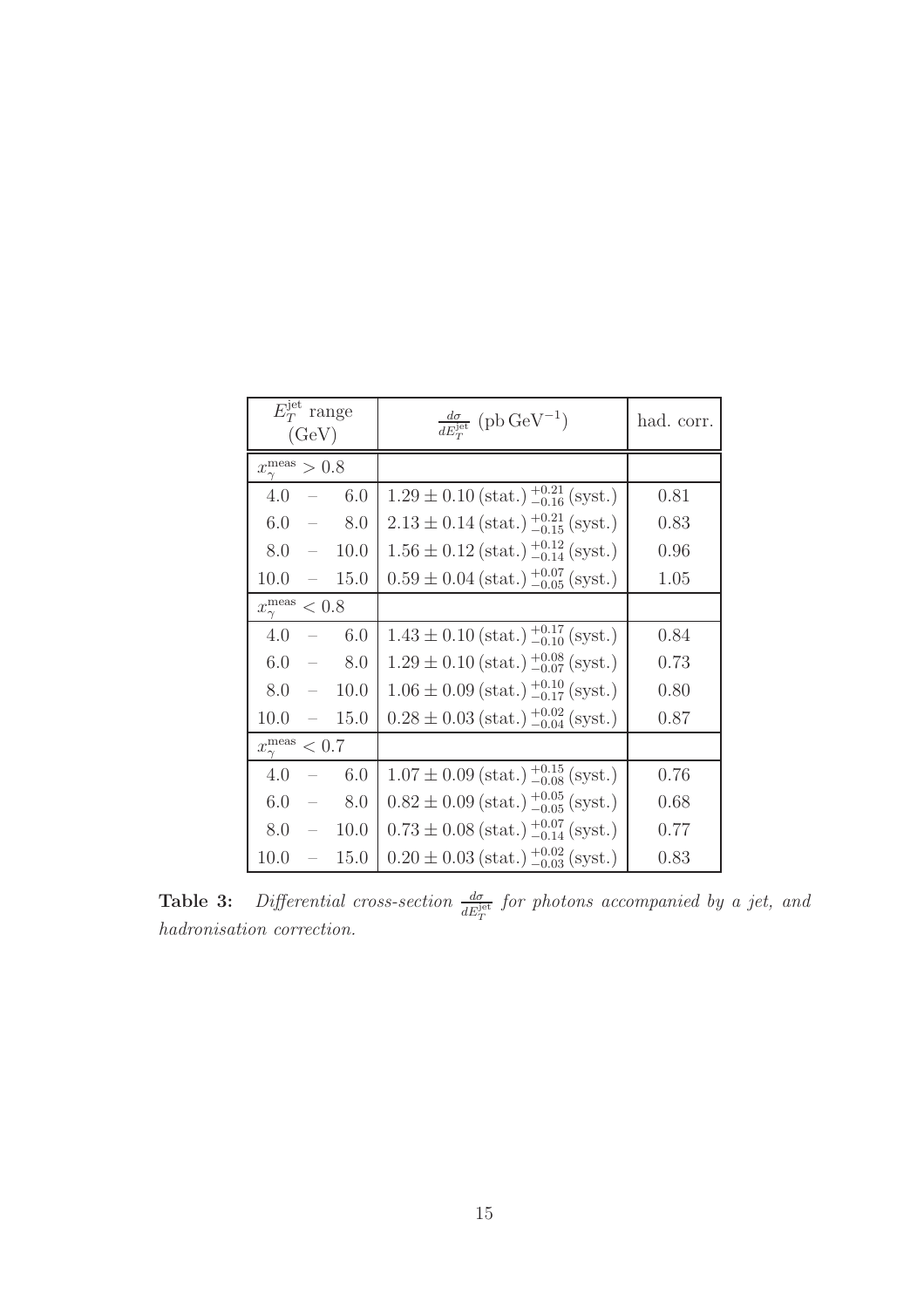| $njet$ range                        | $\frac{d\sigma}{d\eta^{\text{jet}}}$ (pb)                                        | had. corr. |
|-------------------------------------|----------------------------------------------------------------------------------|------------|
| $x_{\gamma}^{\text{meas}} > 0.8$    |                                                                                  |            |
| $-1.5 - -0.7$                       | $2.04 \pm 0.22$ (stat.) $^{+0.18}_{-0.18}$ (syst.)                               | 0.68       |
| $-0.7 - 0.1$                        | $5.60 \pm 0.35$ (stat.) $^{+0.31}_{-0.18}$ (syst.)                               | 0.83       |
| 0.9<br>$0.1 =$                      | $5.32 \pm 0.32$ (stat.) $^{+0.45}_{-0.32}$ (syst.)                               | 1.09       |
| $0.9 -$<br>1.8                      | $2.87 \pm 0.21 \, (\text{stat.}) \, \substack{+0.38 \\ -0.23} \, (\text{syst.})$ | 1.33       |
| $x_{\gamma}^{\text{meas}}$<br>< 0.8 |                                                                                  |            |
| $-0.7$<br>$-1.5 -$                  | $0.43 \pm 0.10$ (stat.) $^{+0.07}_{-0.09}$ (syst.)                               | 1.15       |
| $-0.7 - 0.1$                        | $2.22 \pm 0.21$ (stat.) $^{+0.25}_{-0.19}$ (syst.)                               | 0.79       |
| 0.9<br>$0.1 =$                      | $4.29 \pm 0.26$ (stat.) $^{+0.31}_{-0.35}$ (syst.)                               | 0.73       |
| $0.9 -$<br>1.8                      | $3.94 \pm 0.27$ (stat.) $^{+0.24}_{-0.30}$ (syst.)                               | 0.85       |
| $x_{\gamma}^{\text{meas}}$<br>< 0.7 |                                                                                  |            |
| $-1.5 - -$<br>$-0.7$                | $0.08 \pm 0.08$ (stat.) $^{+0.08}_{-0.05}$ (syst.)                               | 0.83       |
| $-0.7 - 0.1$                        | $1.18 \pm 0.17$ (stat.) $^{+0.14}_{-0.08}$ (syst.)                               | 0.69       |
| 0.9<br>$0.1 =$                      | $3.11 \pm 0.23$ (stat.) $^{+0.22}_{-0.26}$ (syst.)                               | 0.69       |
| $0.9 =$<br>1.8                      | $3.05 \pm 0.25$ (stat.) $^{+0.22}_{-0.24}$ (syst.)                               | 0.82       |

**Table 4:** Differential cross-section  $\frac{d\sigma}{d\eta}$  for photons accompanied by a jet, and hadronisation correction.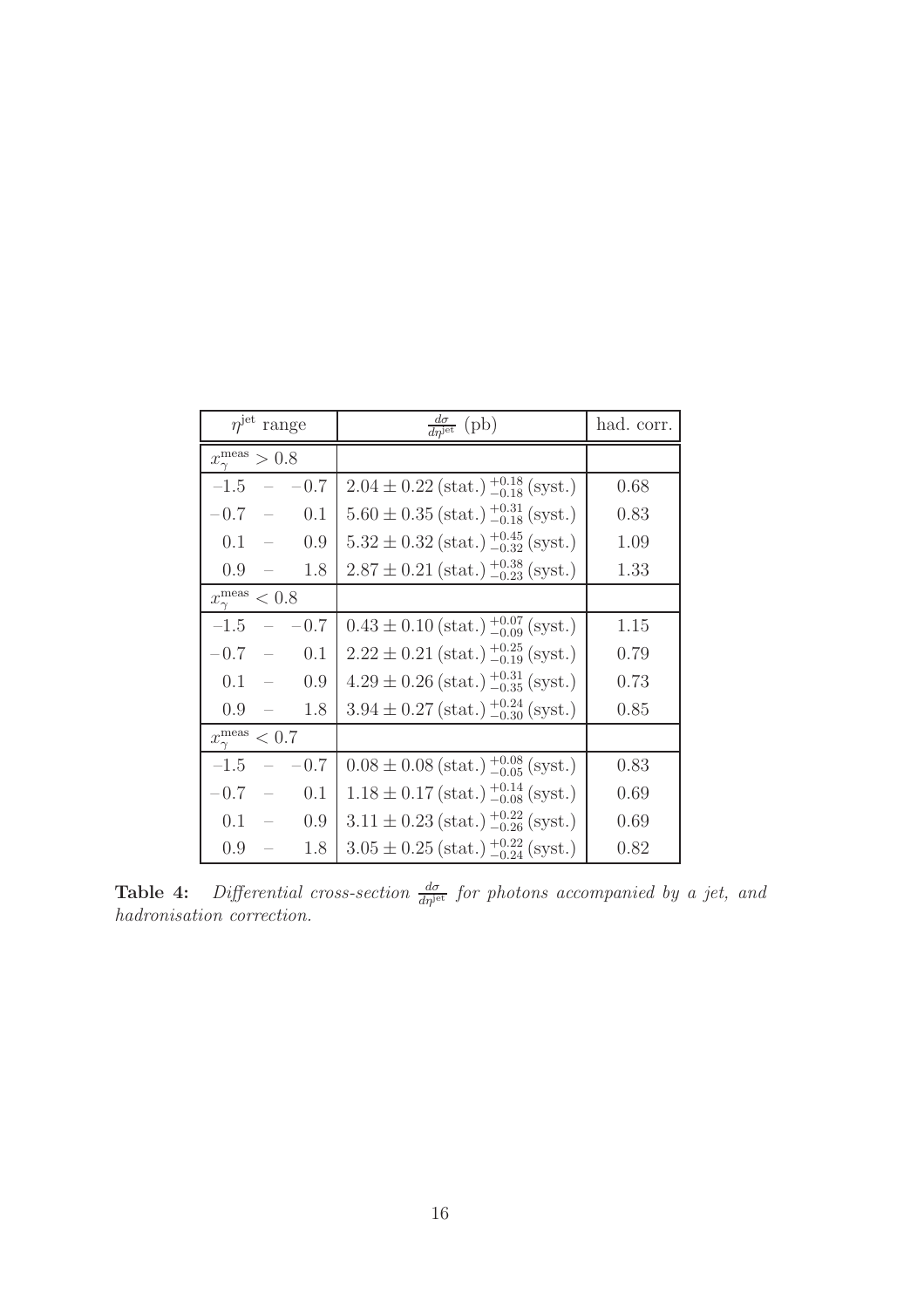| $x_{n}^{\text{obs}}$ range                            | $\frac{d\sigma}{dx_p^{\text{obs}}}$ (pb)                                                                                | had. corr. |
|-------------------------------------------------------|-------------------------------------------------------------------------------------------------------------------------|------------|
| All $x_{\gamma}^{\text{meas}}$                        |                                                                                                                         |            |
| 0.0<br>0.005<br>$\overline{\phantom{0}}$              | $297.6 \pm 30.4$ (stat.) $^{+46.0}_{-51.3}$ (syst.)                                                                     | 0.76       |
| 0.005<br>$\frac{1}{2}$<br>0.010                       | $1471.5 \pm 63.2 \left( \text{stat.} \right) \begin{array}{l} +135.3 \\ -124.3 \left( \text{syst.} \right) \end{array}$ | 0.80       |
| 0.010<br>$\hspace{0.1mm}-\hspace{0.1mm}$<br>0.015     | $1160.0 \pm 57.5 \left( \text{stat.} \right)_{-57.2}^{+56.9} \left( \text{syst.} \right)$                               | 0.90       |
| 0.025<br>$0.015 -$                                    | $514.5 \pm 27.8 \left( \text{stat.} \right)_{-29.4}^{+20.5} \left( \text{syst.} \right)$                                | 0.94       |
| $0.025 -$<br>0.040                                    | $130.1 \pm 11.7 \left( \text{stat.} \right)_{-17.1}^{+6.6} \left( \text{syst.} \right)$                                 | 0.99       |
| $0.040 =$<br>0.070                                    | $12.6 \pm 2.6$ (stat.) $^{+1.0}_{-3.8}$ (syst.)                                                                         | 1.00       |
| $x_{\gamma}^{\text{meas}} > 0.8$                      |                                                                                                                         |            |
| 0.0<br>0.005<br>$\mathcal{L} \rightarrow \mathcal{L}$ | $199.5 \pm 27.3 \left( \text{stat.} \right)_{-15.3}^{+23.2} \left( \text{syst.} \right)$                                | 0.72       |
| $0.005 -$<br>0.010                                    | $975.3 \pm 54.4 \text{ (stat.)} ^{+81.8}_{-68.1} \text{ (syst.)}$                                                       | 0.82       |
| 0.015<br>$0.010 -$                                    | $662.8 \pm 46.7 \, (\text{stat.}) \, \frac{+68.4}{-28.8} \, (\text{syst.})$                                             | 1.00       |
| $0.015 -$<br>0.025                                    | $276.9 \pm 21.3 \, (\text{stat.}) \, ^{+21.4}_{-15.3} \, (\text{syst.})$                                                | 1.12       |
| $0.025 =$<br>0.040                                    | $61.9 \pm 8.0$ (stat.) $^{+3.6}_{-4.3}$ (syst.)                                                                         | 1.26       |
| 0.040<br>0.070<br>$\sim$ $-$                          | $0.9 \pm 0.9$ (stat.) $^{+1.5}_{-0.6}$ (syst.)                                                                          | 1.29       |
| $x_{\gamma}^{\text{meas}} < 0.8$                      |                                                                                                                         |            |
| 0.0<br>0.005<br>$\equiv$                              | $79.6 \pm 14.8 \, (\text{stat.}) \, ^{+20.7}_{-31.4} \, (\text{syst.})$                                                 | 0.95       |
| $0.005 =$<br>0.010                                    | $492.3 \pm 37.0 \text{ (stat.)} ^{+52.3}_{-53.5} \text{ (syst.)}$                                                       | 0.77       |
| 0.015<br>$0.010 -$                                    | $515.2 \pm 38.1 \left( \text{stat.} \right)_{-28.0}^{+24.7} \left( \text{syst.} \right)$                                | 0.78       |
| $0.015 =$<br>0.025                                    | $249.9 \pm 20.6$ (stat.) $^{+14.0}_{-21.9}$ (syst.)                                                                     | 0.81       |
| 0.040<br>$0.025 =$                                    | $70.9 \pm 9.4$ (stat.) $^{+3.7}_{-6.1}$ (syst.)                                                                         | 0.85       |
| $0.040 =$<br>0.070                                    | $5.3 \pm 2.2$ (stat.) $^{+0.9}_{-1.0}$ (syst.)                                                                          | 0.86       |
| $x_{\gamma}^{\text{meas}} < 0.7$                      |                                                                                                                         |            |
| 0.0<br>$-0.005$                                       | $\overline{35.5 \pm 11.4}$ (stat.) $^{+9.4}_{-10.4}$ (syst.)                                                            | 0.69       |
| $0.005 - 0.010$                                       | $298.3 \pm 30.4 \left( \text{stat.} \right)_{-39.5}^{+34.9} \left( \text{syst.} \right)$                                | 0.68       |
| 0.010<br>0.015<br>$\overline{\phantom{0}}$            | $366.1 \pm 33.5 \left( \text{stat.} \right)_{-21.6}^{+21.0} \left( \text{syst.} \right)$                                | 0.73       |
| 0.015<br>0.025<br>$\overline{\phantom{0}}$            | $193.6 \pm 18.8 \left( \text{stat.} \right)_{-21.6}^{+12.6} \left( \text{syst.} \right)$                                | 0.78       |
| 0.025<br>0.040<br>$\overline{\phantom{0}}$            | $51.4 \pm 9.0$ (stat.) $^{+2.1}_{-4.8}$ (syst.)                                                                         | 0.83       |
| 0.040<br>0.070<br>$\qquad \qquad -$                   | $3.8 \pm 2.1$ (stat.) $^{+1.1}_{-0.9}$ (syst.)                                                                          | 0.82       |

**Table 5:** Differential cross-section  $\frac{d\sigma}{dx_p^{obs}}$  for photons accompanied by a jet, and hadronisation correction.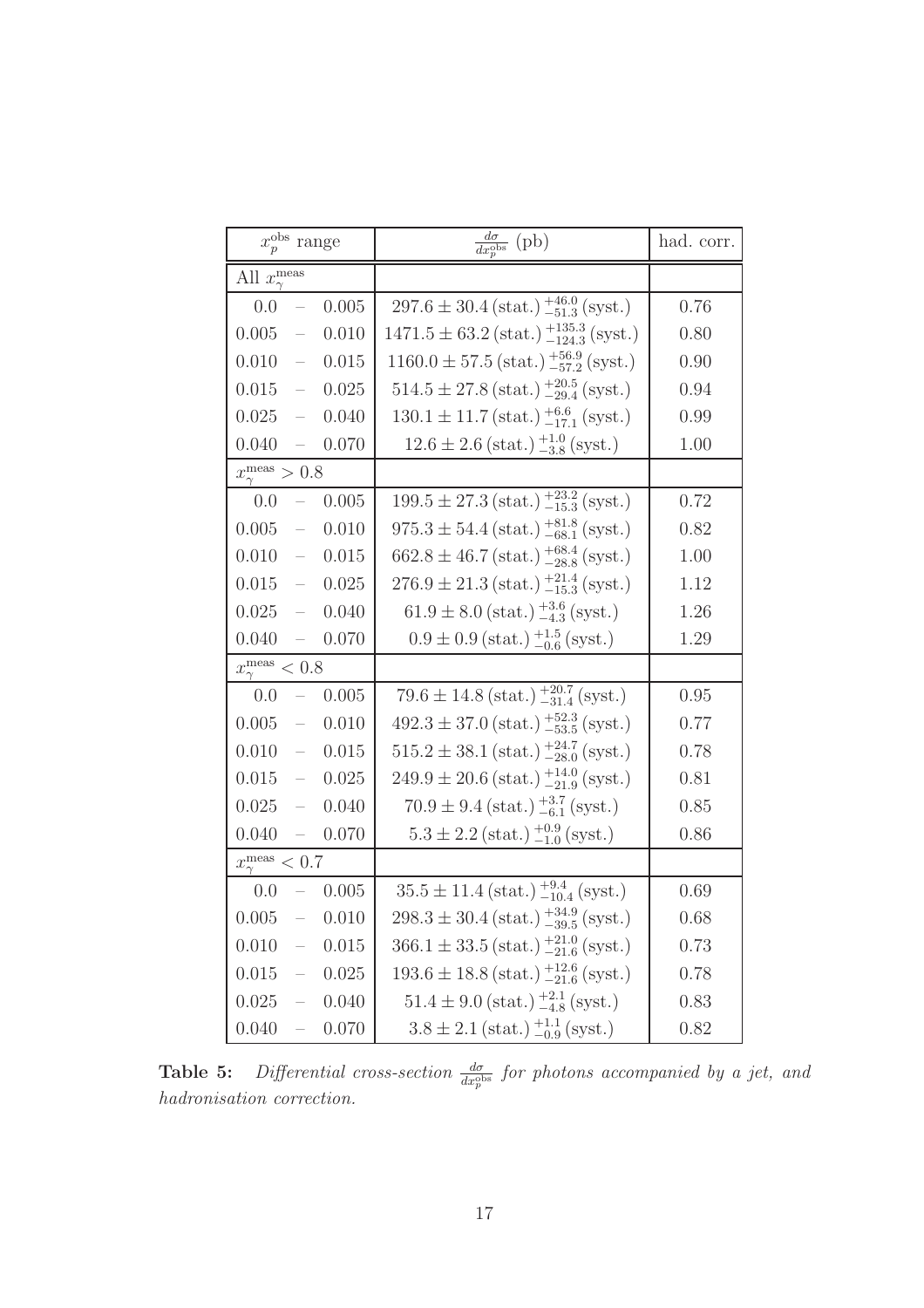| $(\eta^{\gamma} - \eta^{\text{jet}})$ range  | $\frac{d\sigma}{d(\eta^\gamma-\eta^{\rm jet})}$ (pb)                                    | had. corr. |
|----------------------------------------------|-----------------------------------------------------------------------------------------|------------|
| All $x_{\gamma}^{\text{meas}}$               |                                                                                         |            |
| $-2.2$<br>$-1.5$                             | $3.17 \pm 0.24$ (stat.) $^{+0.14}_{-0.18}$ (syst.)                                      | 1.04       |
| $-1.5$<br>$-0.8$<br>$\overline{\phantom{0}}$ | $6.56 \pm 0.35$ (stat.) $^{+0.31}_{-0.48}$ (syst.)                                      | 0.96       |
| $-0.1$<br>$-0.8$<br>$\equiv$                 | $8.57 \pm 0.40$ (stat.) $^{+0.58}_{-0.59}$ (syst.)                                      | 0.89       |
| 0.6<br>$-0.1$<br>$\overline{\phantom{0}}$    | $7.42 \pm 0.38$ (stat.) $^{+0.52}_{-0.31}$ (syst.)                                      | 0.84       |
| 1.3<br>0.6<br>$\equiv$                       | $3.99 \pm 0.32 \left( \text{stat.} \right)_{-0.22}^{+0.23} \left( \text{syst.} \right)$ | 0.77       |
| 1.3<br>2.0<br>$\overline{\phantom{0}}$       | $0.98 \pm 0.19 \text{ (stat.)} ^{+0.14}_{-0.07} \text{ (syst.)}$                        | 0.73       |
| $x_{\gamma}^{\text{meas}} > 0.8$             |                                                                                         |            |
| $-2.2$<br>$-1.5$<br>$\equiv$                 | $1.81 \pm 0.19$ (stat.) $^{+0.35}_{-0.15}$ (syst.)                                      | 1.32       |
| $-0.8$<br>$-1.5$<br>$\equiv$                 | $3.41 \pm 0.26$ (stat.) $^{+0.33}_{-0.23}$ (syst.)                                      | 1.18       |
| $-0.1$<br>$-0.8$<br>$\equiv$                 | $4.44 \pm 0.31 \left( \text{stat.} \right)_{-0.27}^{+0.53} \left( \text{syst.} \right)$ | 1.04       |
| 0.6<br>$-0.1$<br>$\equiv$                    | $4.88 \pm 0.34$ (stat.) $^{+0.37}_{-0.21}$ (syst.)                                      | 0.88       |
| 0.6<br>1.3<br>$\overline{\phantom{0}}$       | $2.77 \pm 0.29$ (stat.) $^{+0.18}_{-0.18}$ (syst.)                                      | 0.74       |
| 1.3<br>2.0<br>$\equiv$                       | $0.74 \pm 0.18 \text{ (stat.)} ^{+0.09}_{-0.09} \text{ (syst.)}$                        | 0.65       |
| $x_{\gamma}^{\text{meas}}$<br>$< 0.8$        |                                                                                         |            |
| $-2.2$<br>$-1.5$<br>$\equiv$                 | $1.49 \pm 0.17$ (stat.) $^{+0.08}_{-0.12}$ (syst.)                                      | 0.89       |
| $-1.5$<br>$-0.8$<br>$\equiv$                 | $3.34 \pm 0.27$ (stat.) $^{+0.23}_{-0.29}$ (syst.)                                      | 0.83       |
| $-0.1$<br>$-0.8$<br>$\equiv$                 | $4.23 \pm 0.29$ (stat.) $^{+0.34}_{-0.36}$ (syst.)                                      | 0.75       |
| 0.6<br>$-0.1$<br>$\equiv$                    | $2.63 \pm 0.24 \, (\text{stat.}) \, \substack{+0.24 \\ -0.23} \, (\text{syst.})$        | 0.76       |
| $0.6\,$<br>1.3<br>$\overline{\phantom{m}}$   | $1.24 \pm 0.18$ (stat.) $^{+0.10}_{-0.13}$ (syst.)                                      | 0.88       |
| 1.3<br>2.0<br>$\equiv$                       | $0.19 \pm 0.09$ (stat.) $^{+0.07}_{-0.05}$ (syst.)                                      | 1.15       |
| $x_{\gamma}^{\text{meas}} < 0.7$             |                                                                                         |            |
| $-2.2$<br>$-1.5$                             | $1.02 \pm 0.15$ (stat.) $^{+0.08}_{-0.08}$ (syst.)                                      | 0.85       |
| $-1.5 - -0.8$                                | $2.56 \pm 0.25$ (stat.) $^{+0.18}_{-0.25}$ (syst.)                                      | 0.81       |
| $-0.8$<br>$-0.1$                             | $3.19 \pm 0.27$ (stat.) $^{+0.24}_{-0.27}$ (syst.)                                      | 0.72       |
| $-0.1$<br>0.6                                | $1.69 \pm 0.21 \, (\text{stat.}) \, \substack{+0.24 \\ -0.11} \, (\text{syst.})$        | 0.68       |
| 0.6<br>1.3                                   | $0.61 \pm 0.15$ (stat.) $^{+0.08}_{-0.10}$ (syst.)                                      | 0.71       |
| $1.3\,$<br>$2.0\,$                           | $0.00 \pm 0.48$ (stat.) $^{+0.13}_{-0.00}$ (syst.)                                      | 0.87       |

<span id="page-22-0"></span>**Table 6:** Differential cross-section  $\frac{d\sigma}{d(\eta^{\gamma}-\eta^{\text{jet}})}$  for photons accompanied by a jet, and hadronisation correction.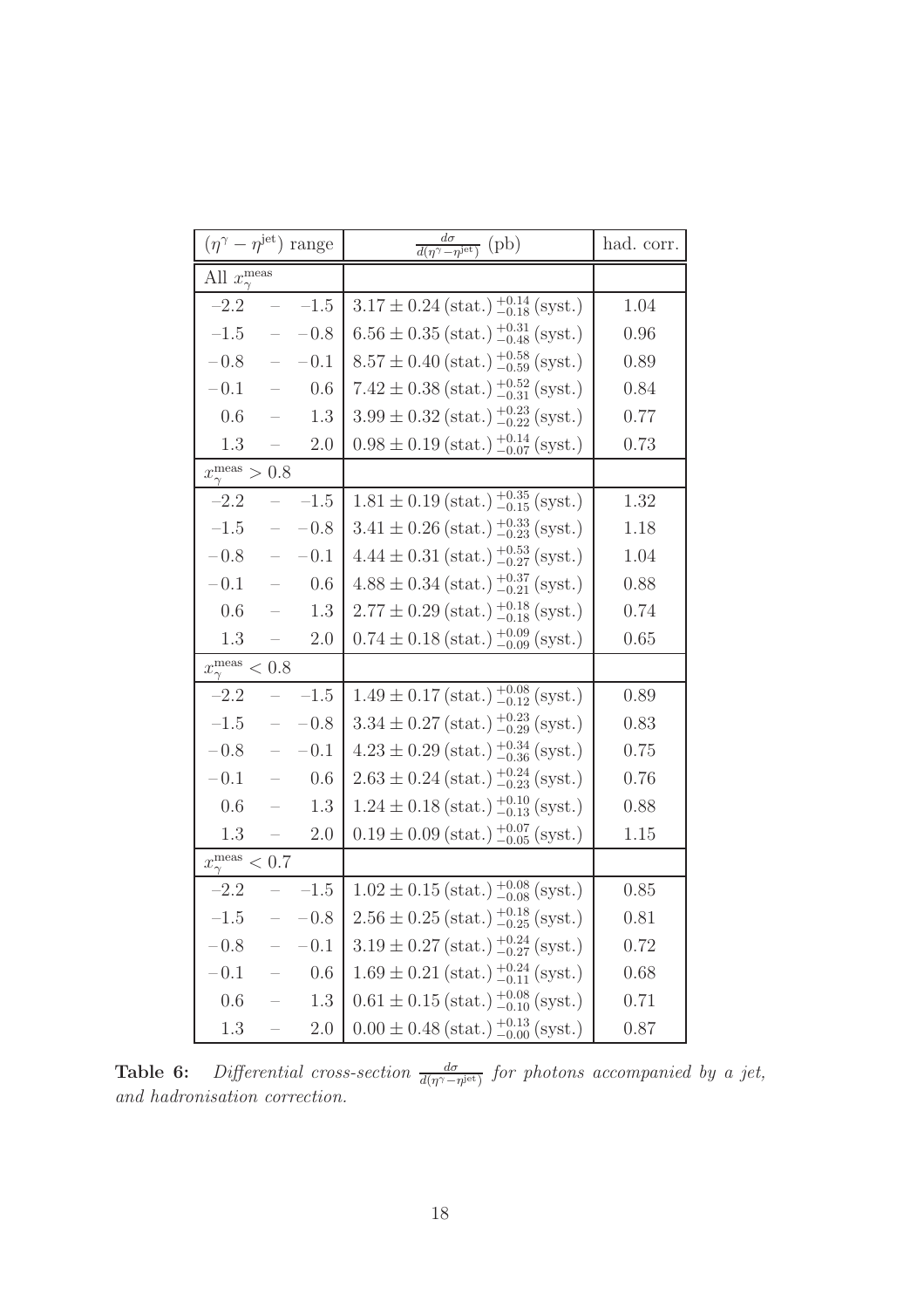| $\Delta\phi$ range<br>$(\text{deg.})$ |       | $\frac{d\sigma}{d\Delta\phi}$ (pb deg. <sup>-1</sup> )                                                                 | had. corr. |
|---------------------------------------|-------|------------------------------------------------------------------------------------------------------------------------|------------|
| All $x_{\gamma}^{\text{meas}}$        |       |                                                                                                                        |            |
| 0.0<br>$\overline{\phantom{m}}$       | 90.0  | $0.0048 \pm 0.0010$ (stat.) $^{+0.0032}_{-0.0013}$ (syst.)                                                             | 0.78       |
| $90.0 =$                              | 130.0 | $0.033 \pm 0.004$ (stat.) $^{+0.005}_{-0.002}$ (syst.)                                                                 | 0.81       |
| $130.0 =$                             | 140.0 | $0.100 \pm 0.012 \text{ (stat.)} ^{+0.013}_{-0.009} \text{ (syst.)}$                                                   | 0.82       |
| $140.0 =$                             | 150.0 | $0.164 \pm 0.016$ (stat.) $^{+0.018}_{-0.014}$ (syst.)                                                                 | 0.85       |
| $150.0 =$                             | 160.0 | $0.296 \pm 0.019 \text{ (stat.)} ^{+0.027}_{-0.016} \text{ (syst.)}$                                                   | 0.86       |
| $160.0 =$                             | 170.0 | $0.473 \pm 0.026 \, (\mathrm{stat.}) \, \substack{+0.019 \\ -0.026} \, (\mathrm{syst.})$                               | 0.89       |
| $170.0 =$                             | 180.0 | $0.951 \pm 0.036$ (stat.) $^{+0.030}_{-0.066}$ (syst.)                                                                 | 0.86       |
| $x_{\gamma}^{\text{meas}} > 0.8$      |       |                                                                                                                        |            |
| 0.0<br>$\overline{\phantom{a}}$       | 90.0  | $0.002 \pm 0.001 \, (\text{stat.}) \, \substack{+0.010 \\ -0.002} \, (\text{syst.})$                                   | 0.57       |
| $90.0 =$                              | 130.0 | $0.012 \pm 0.003$ (stat.) $^{+0.001}_{-0.001}$ (syst.)                                                                 | 0.76       |
| $130.0 -$                             | 140.0 | $0.026 \pm 0.008$ (stat.) $^{+0.005}_{-0.009}$ (syst.)                                                                 | 0.77       |
| $140.0 =$                             | 150.0 | $0.051 \pm 0.010$ (stat.) $^{+0.015}_{-0.006}$ (syst.)                                                                 | 0.85       |
| $150.0 =$                             | 160.0 | $0.140 \pm 0.014 \, (\text{stat.}) \, \substack{+0.037 \\ -0.006} \, (\text{syst.})$                                   | 0.89       |
| $160.0 =$                             | 170.0 | $0.295 \pm 0.022$ (stat.) $^{+0.014}_{-0.033}$ (syst.)                                                                 | 0.93       |
| 170.0<br>$\sim$ $-$                   | 180.0 | $0.720 \pm 0.034 \, (\text{stat.}) \, \substack{+0.045 \\ -0.055} \, (\text{syst.})$                                   | 0.91       |
| $x_{\gamma}^{\text{meas}} < 0.8$      |       |                                                                                                                        |            |
| 0.0<br>$\overline{\phantom{a}}$       | 90.0  | $0.0034 \pm 0.0008$ (stat.) $^{+0.0013}_{-0.0007}$ (syst.)                                                             | 0.79       |
| 90.0<br>$\overline{\phantom{0}}$      | 130.0 | $0.0230 \pm 0.0030$ (stat.) $^{+0.0045}_{-0.0014}$ (syst.)                                                             | 0.82       |
| 130.0<br>$\equiv$                     | 140.0 | $0.070 \pm 0.010 \text{ (stat.)} \frac{+0.011}{-0.007} \text{ (syst.)}$                                                | 0.84       |
| $140.0 =$                             | 150.0 | $0.110 \pm 0.014$ (stat.) $^{+0.009}_{-0.008}$ (syst.)                                                                 | 0.86       |
| 150.0<br>$\equiv$                     | 160.0 | $0.162 \pm 0.015$ (stat.) $^{+0.018}_{-0.009}$ (syst.)                                                                 | 0.84       |
| 160.0<br>$\equiv$                     | 170.0 | $0.187\pm0.017\,\text{(stat.)}\,\substack{+0.011\\-0.017}\,\text{(syst.)}$                                             | 0.82       |
| $170.0 =$                             | 180.0 | $0.247 \pm 0.020$ (stat.) $^{+0.016}_{-0.035}$ (syst.)                                                                 | 0.76       |
| $x_{\gamma}^{\text{meas}} < 0.7$      |       |                                                                                                                        |            |
| 0.0<br>$\sim$ $-$                     | 90.0  | $0.0023 \pm 0.0006$ (stat.) $^{+0.0010}_{-0.0005}$ (syst.)                                                             | 0.75       |
| 90.0<br>$\equiv$                      | 130.0 | $0.0168 \pm 0.0027$ (stat.) $^{+0.0051}_{-0.0015}$ (syst.)                                                             | 0.78       |
| 130.0<br>$\overline{\phantom{0}}$     | 140.0 | $0.046 \pm 0.008$ (stat.) $^{+0.006}_{-0.004}$ (syst.)                                                                 | 0.80       |
| 140.0<br>$\equiv$                     | 150.0 | $0.063 \pm 0.012 \left( \text{stat.} \right) \begin{matrix} +0.016 \\ -0.005 \end{matrix} \left( \text{syst.} \right)$ | 0.79       |
| 150.0<br>$\frac{1}{2}$                | 160.0 | $0.104 \pm 0.013$ (stat.) $^{+0.007}_{-0.007}$ (syst.)                                                                 | 0.77       |
| 160.0<br>$\equiv$                     | 170.0 | $0.133 \pm 0.015$ (stat.) $^{+0.008}_{-0.012}$ (syst.)                                                                 | 0.76       |
| 170.0<br>$\equiv$                     | 180.0 | $0.172 \pm 0.017$ (stat.) $^{+0.010}_{-0.026}$ (syst.)                                                                 | 0.70       |

**Table 7:** Differential cross-section  $\frac{d\sigma}{d\Delta\phi}$  for photons accompanied by a jet, and hadronisation correction.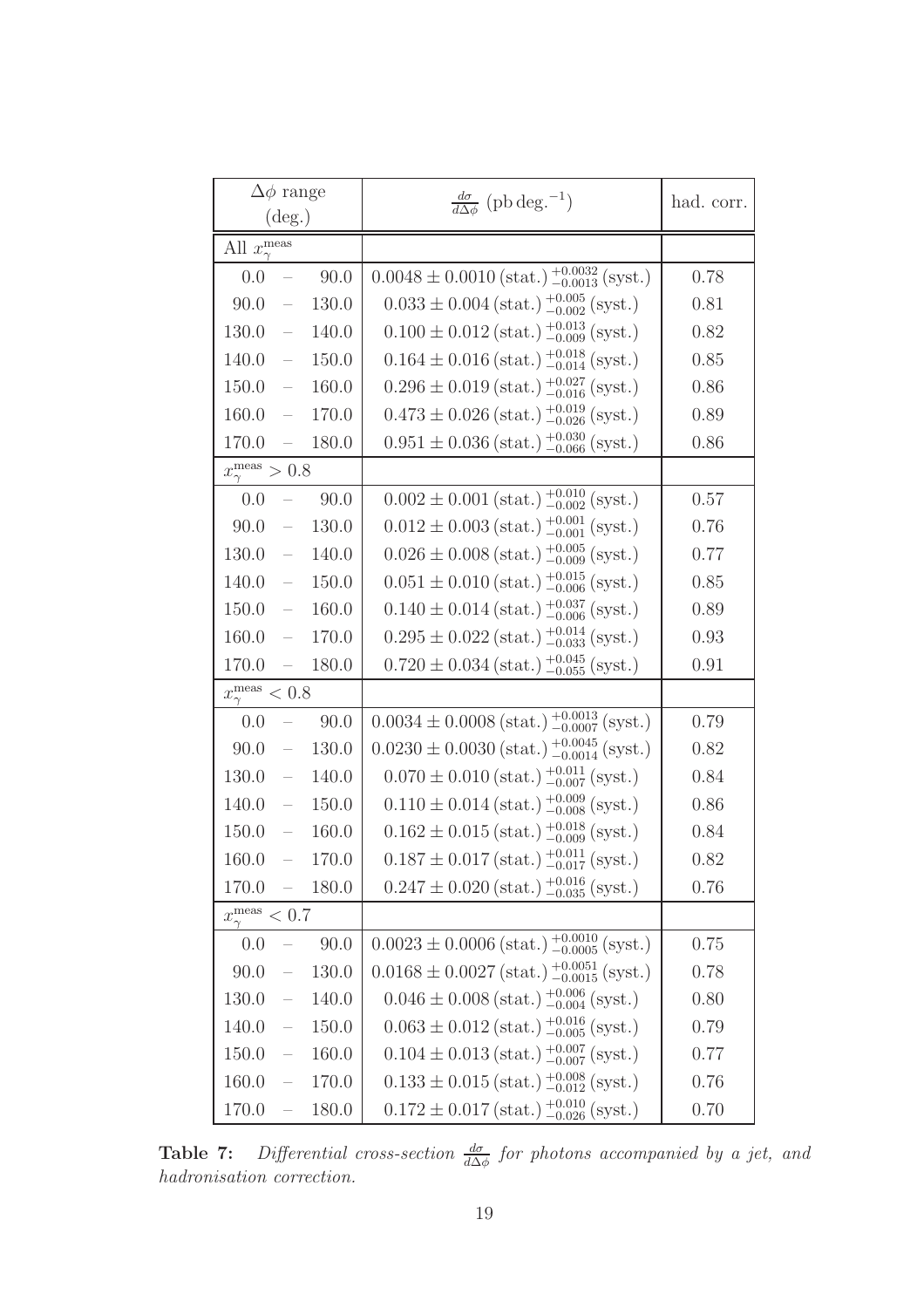

<span id="page-24-0"></span>Figure 1: Examples of (a) direct-prompt and (b) resolved-prompt processes at leading order in  $QCD$ , and the related  $(c)$  direct and  $(d)$  resolved fragmentation processes.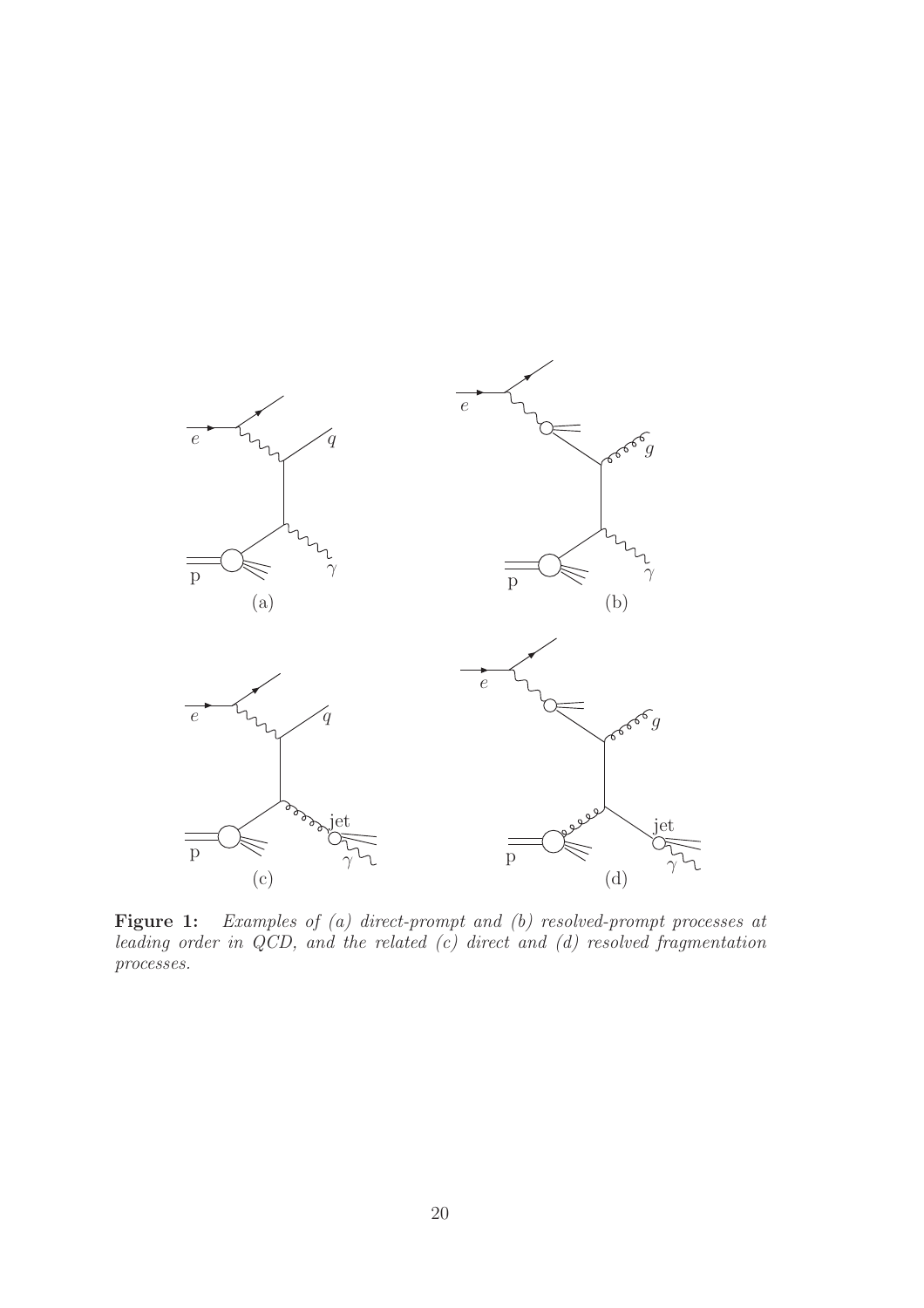

<span id="page-25-0"></span>Figure 2: Examples of fits to  $\langle \delta Z \rangle$  for different ranges of the photon transverse energy, showing the signal and background contributions and the fitted total.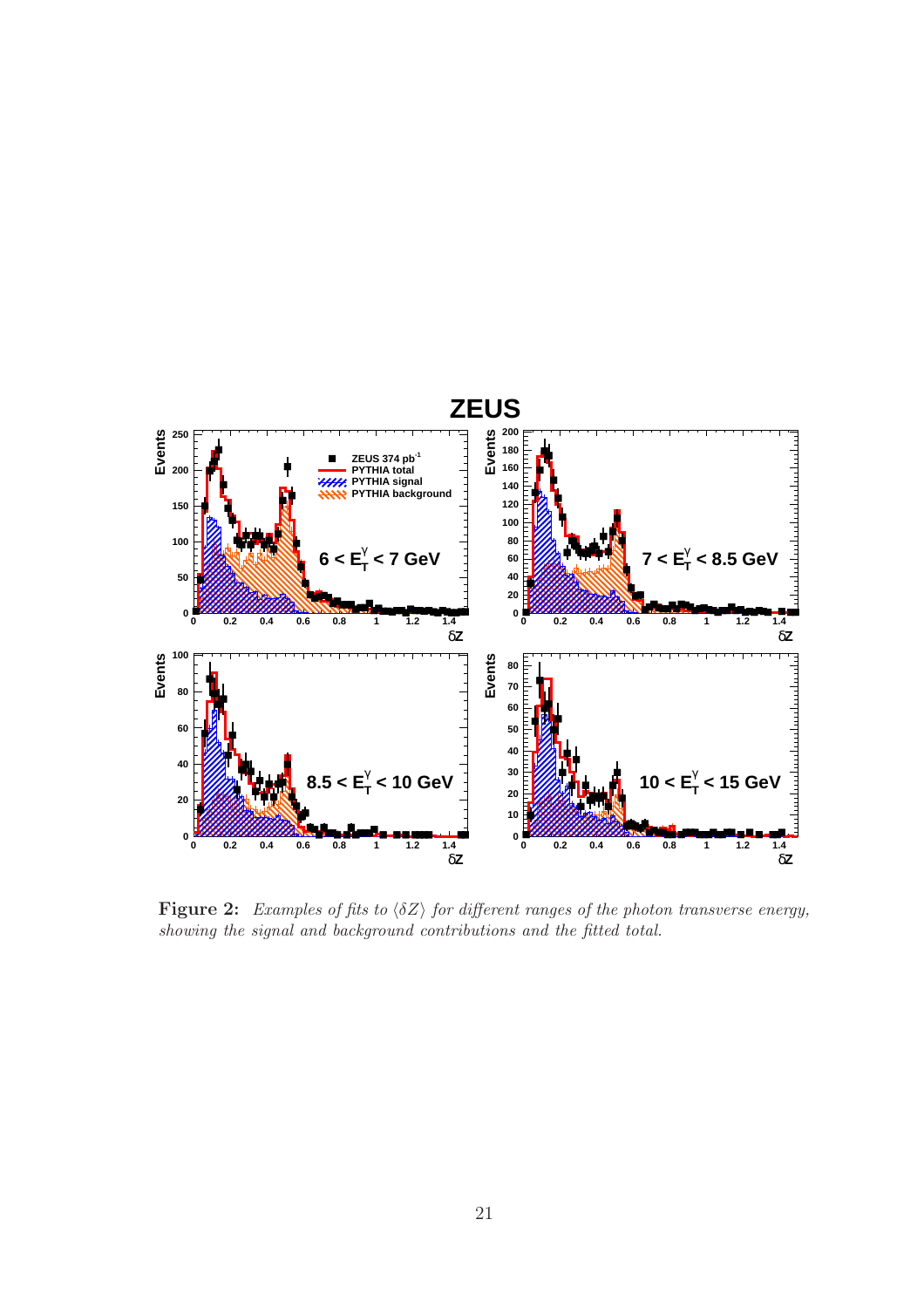

<span id="page-26-0"></span>**Figure 3:** Differential cross sections as functions of  $(a, c) E<sub>T</sub>$  $T \text{ and } (b, d) \eta^{\gamma}$  in different ranges of  $x_{\gamma}^{\text{meas}}$ , for events containing an isolated photon accompanied by a jet, compared to predictions from FGH and LMZ. The kinematic region of the measurement is described in the text. The inner and outer error bars respectively denote statistical uncertainties and statistical uncertainties combined with systematic uncertainties in quadrature. The theoretical uncertainties are shown as hatched and dotted bands.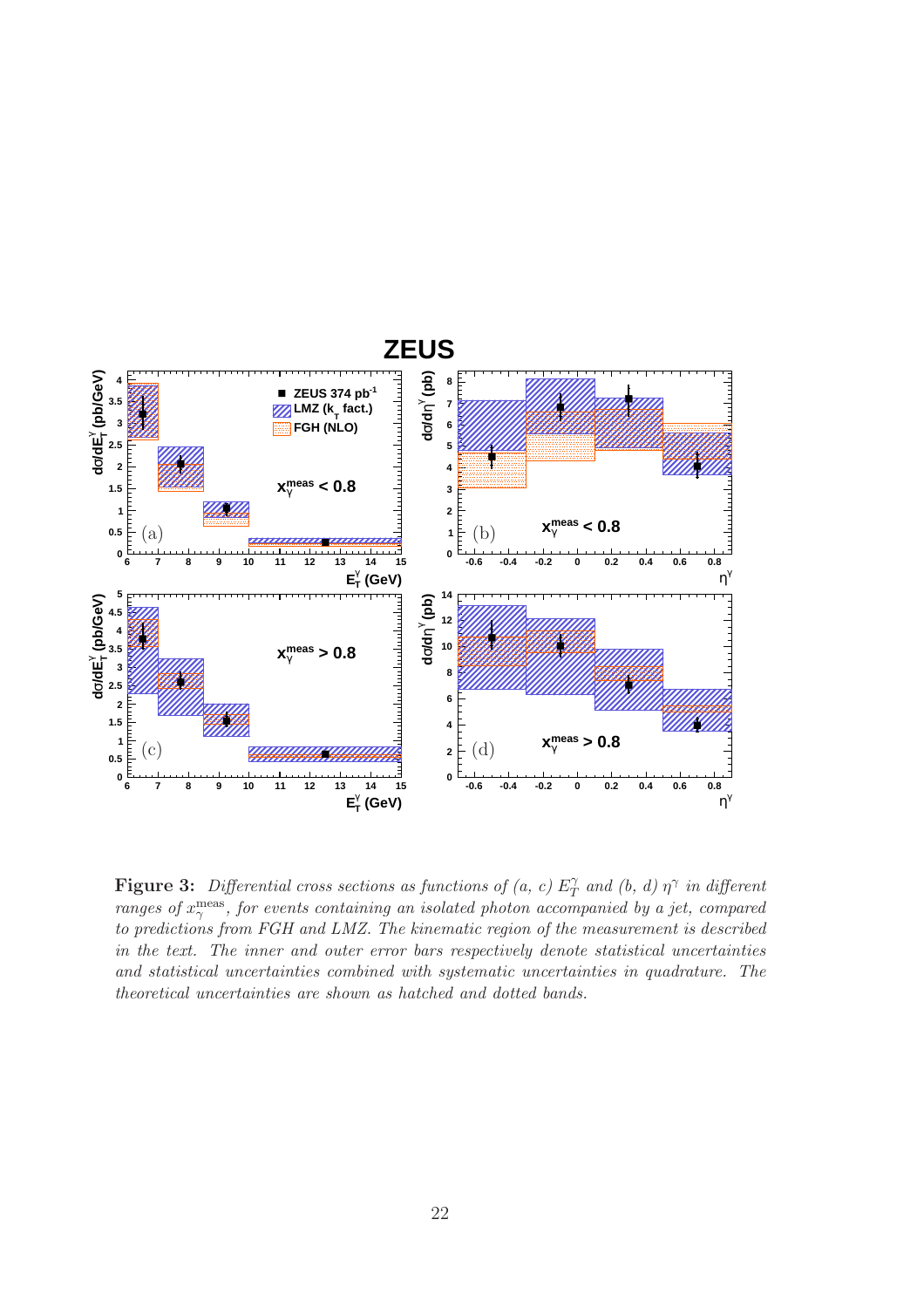

<span id="page-27-0"></span>**Figure 4:** Differential cross sections as functions of (a, c)  $E_T^{\text{jet}}$  $T^{\text{jet}}$  and (b, d)  $\eta^{\text{jet}}$ , for events containing an isolated photon accompanied by a jet, compared to predictions from FGH and LMZ. The first two FGH points in  $(a, c)$  have been averaged into a single bin for calculational reasons. Other details as for Fig. [3.](#page-26-0)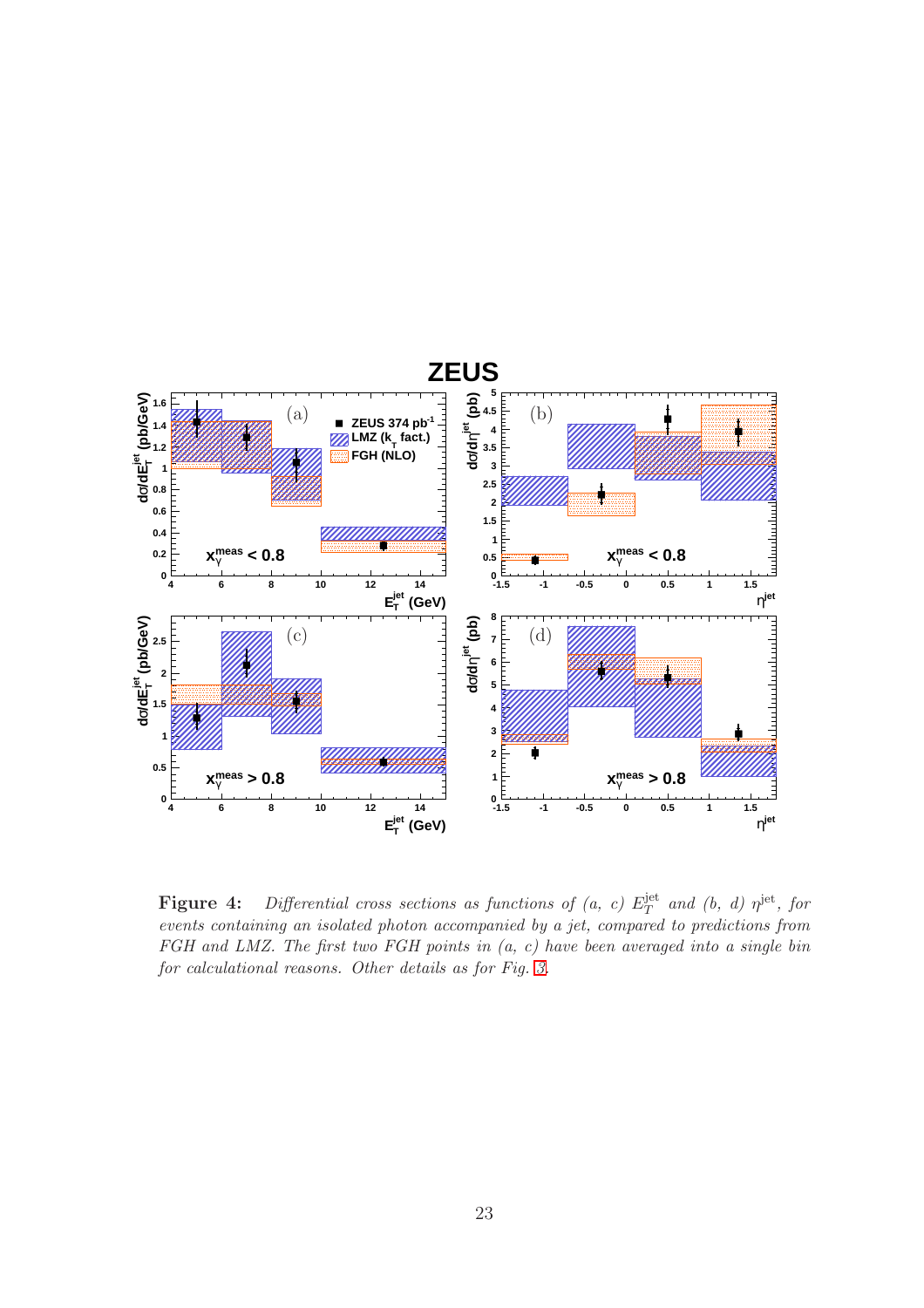

<span id="page-28-0"></span>**Figure 5:** Differential cross sections as functions of  $x_p^{\text{obs}}$  for (a) all  $x_\gamma^{\text{meas}}$ , (b)  $x_\gamma^{\rm meas} > 0.8 \,\,(c) \,\, x_\gamma^{\rm meas} < 0.8$  for events containing an isolated photon accompanied by a jet, compared to predictions from FGH and LMZ. Other details as for Fig. [3.](#page-26-0)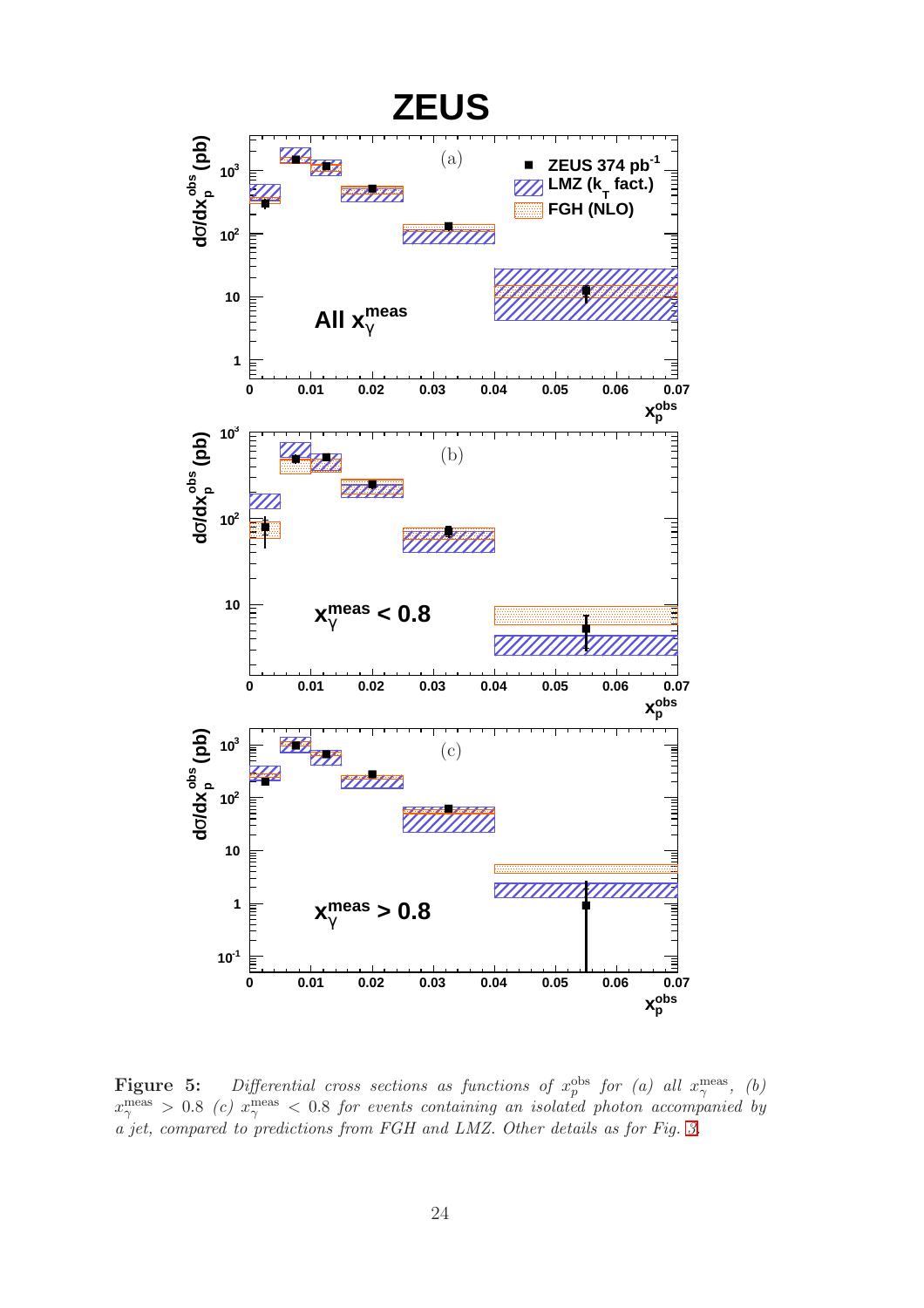

<span id="page-29-0"></span>**Figure 6:** Differential cross sections as functions of  $\eta^{\gamma} - \eta^{\text{jet}}$  for (a) all  $x_{\gamma}^{\text{meas}}$ , (b)  $x_\gamma^{\rm meas}>0.8 \,\,(c) \,\, x_\gamma^{\rm meas}<0.8 \,\, for \,\, events \,\, containing \,\, an \,\, isolated \,\, photon \,\, accompanied \,\, by \,\,a$ jet, compared to predictions from FGH and LMZ. Other details as for Fig. [3.](#page-26-0)